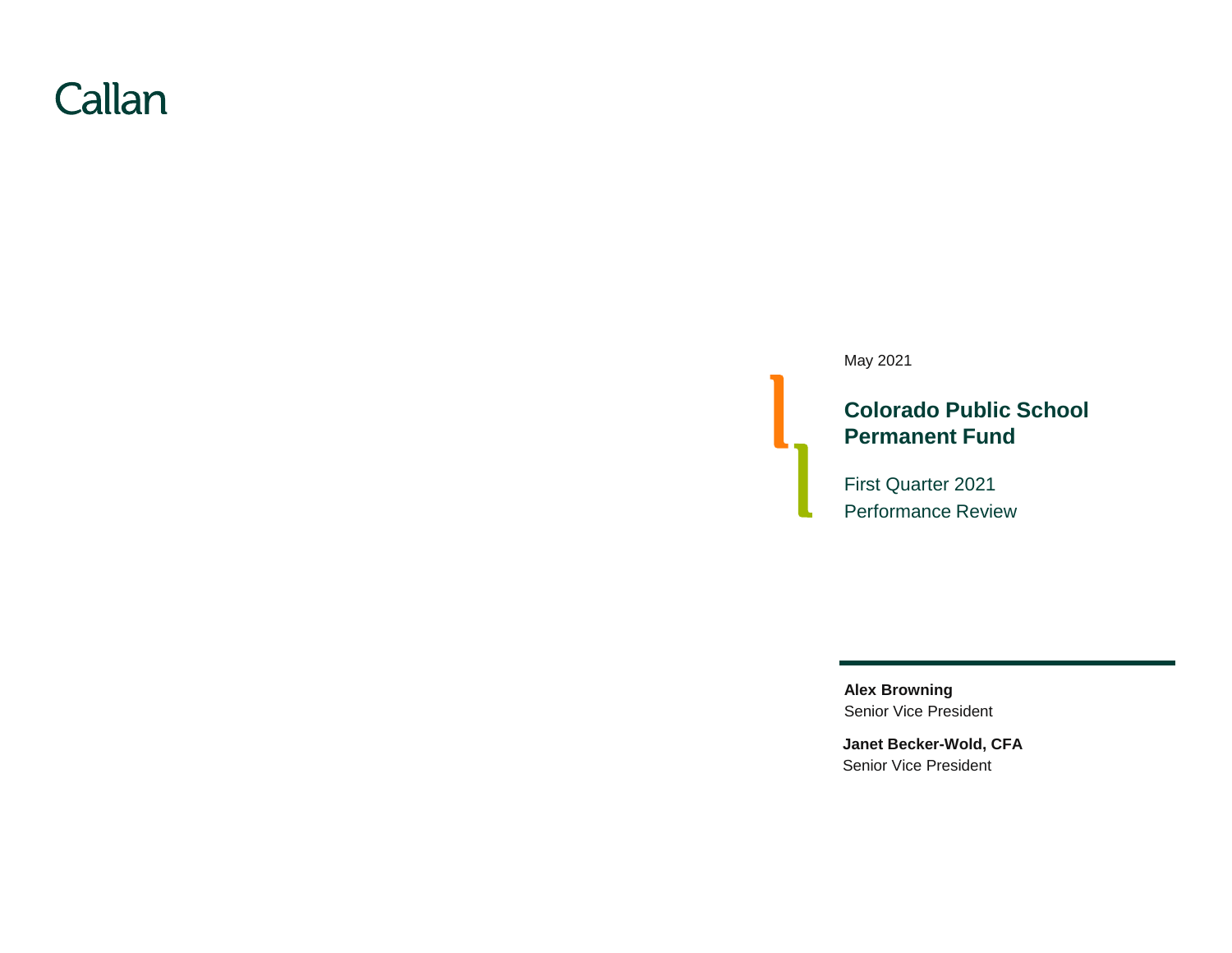

**Market Overview**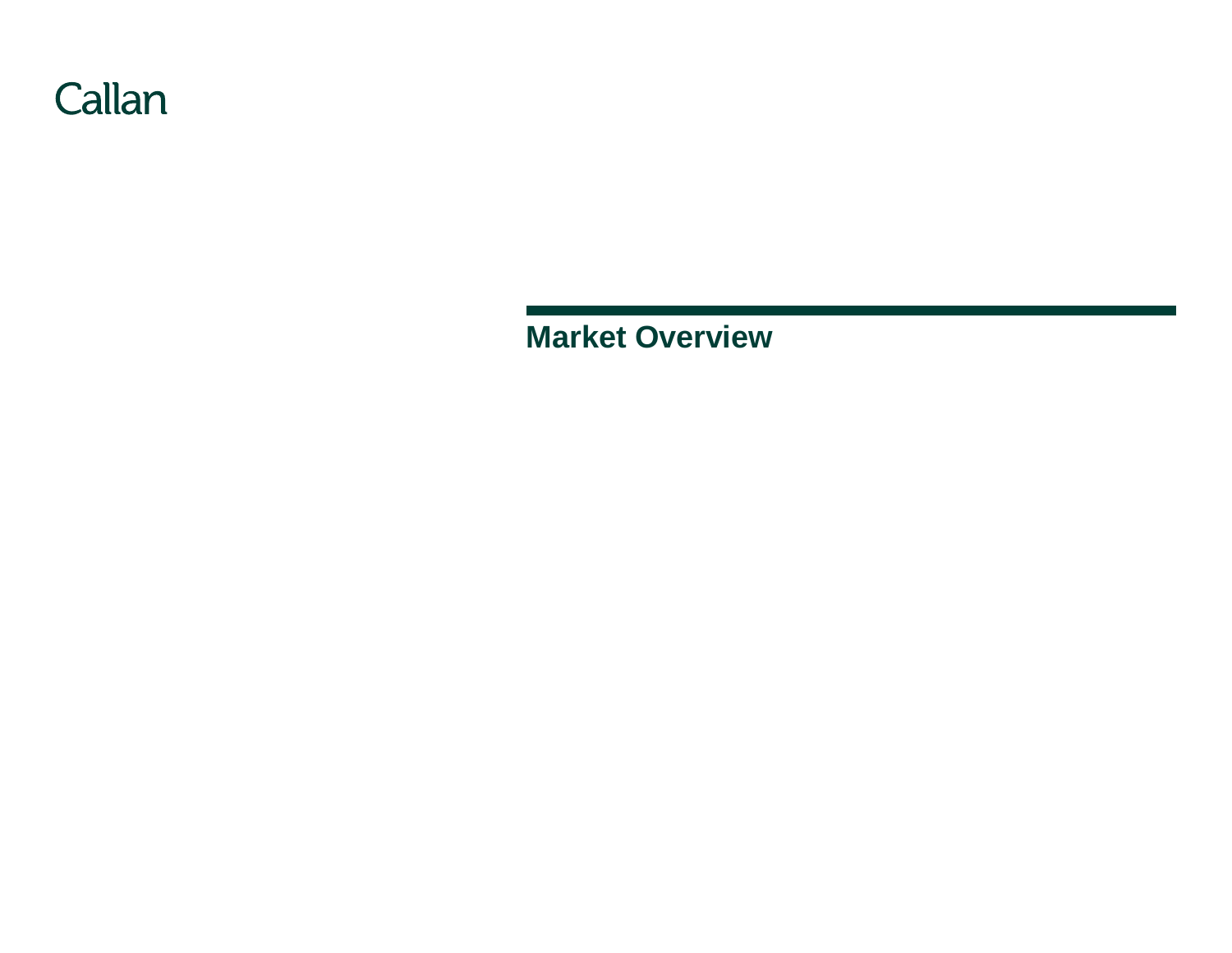# **U.S. Economy—Summary**

For periods ended March 31, 2021

### **Quarterly Real GDP Growth\***



### U.S. Treasury Yield Curves **All and Stream Act 2018 Historical 10-Year Yields**



\*Advanced estimate for 1Q21. Sources: Bloomberg, Bureau of Labor Statistics, Callan, IHS Markit

### **Inflation Year-Over-Year**



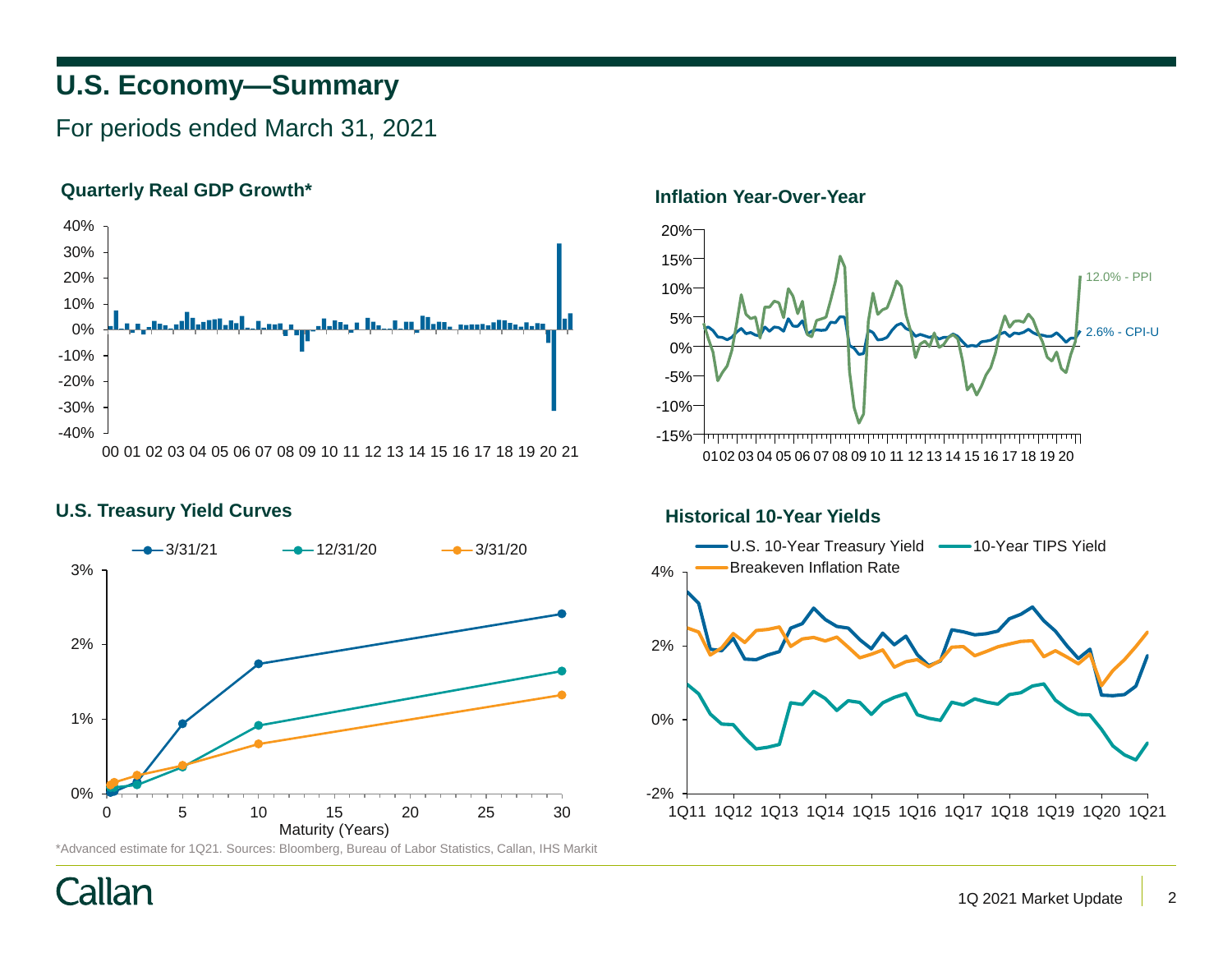# **Market Environment: 1Q21**

## Growth worldwide with uncertainty coming from uneven vaccine rollout

### **U.S.**

- 2020 GDP loss of 3.5% for the year is the deepest recession in 75 years. Fed expects 6.5% growth in 2021.
- Retail sales, durable goods, and personal spending rebounded late in 2020 and 1Q21 following the vaccine announcement and passage of new stimulus.
- Unemployment dropped to 6.0% in March, with an eyepopping 916,000-job gain.
	- Jobless claims decelerated to less than 1 million per week but are still elevated relative to prior recession peaks.
- Housing benefiting from relatively low mortgage rates
- Fed left rates close to 0% and expects to be on hold until 2023.

### **Global**

- Euro zone GDP contracted 4.9% in 2020, after shrinking by 2.4% in 2019.
- U.K. GDP sank 7.3% in 2020—most ever, struck by the double-whammy of the pandemic and Brexit.
- Japan's economy shrank 4.8% in 2020, continuing a decline that began in 4Q19.
- China's GDP grew 2.3% in 2020, one of the few countries to see positive growth. 1Q21 growth inched up just 0.6%, far below expectations.



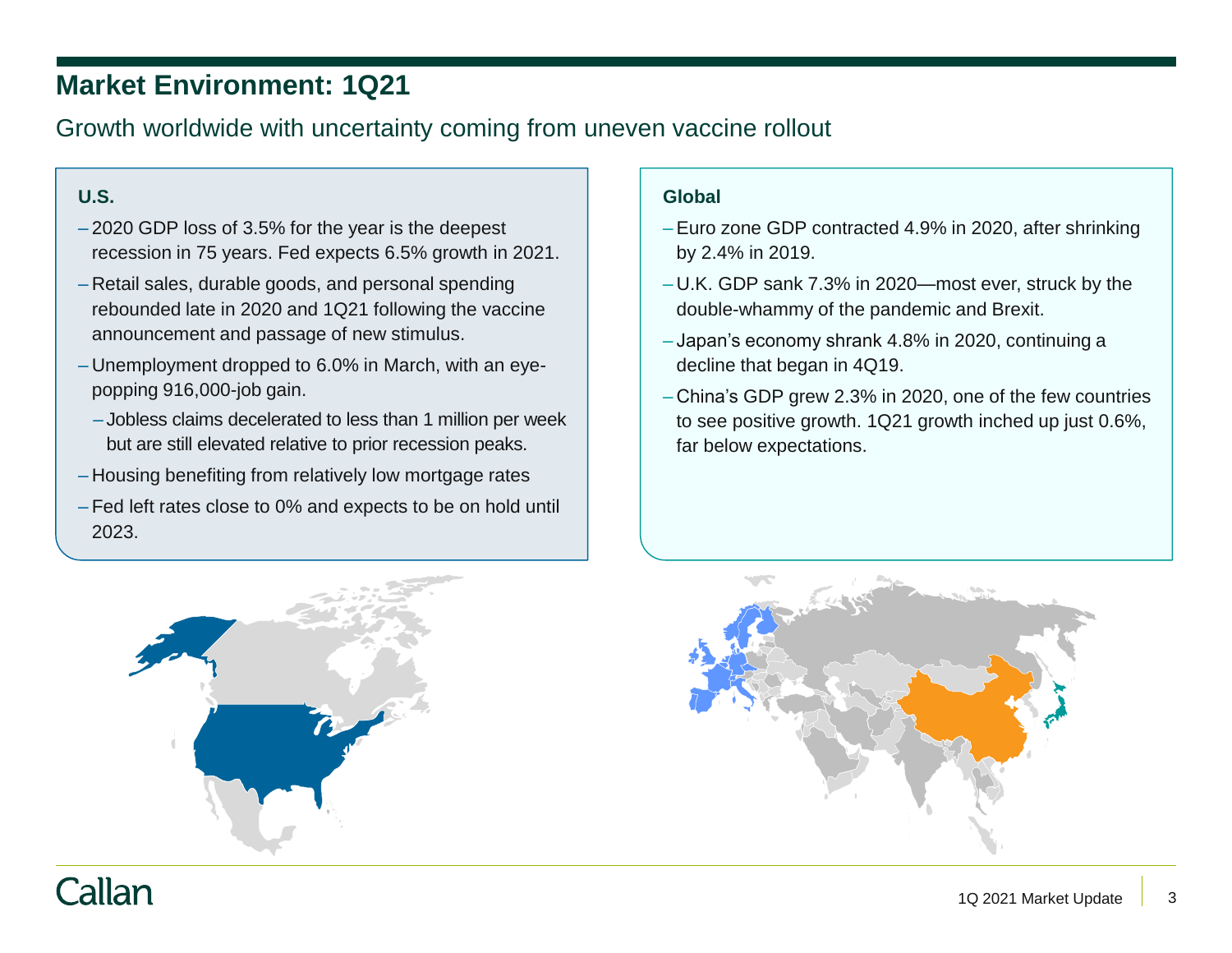# **Liquidity Supporting Economy (and Driving Markets)**

Consumers = more money, fewer problems; investors = dry powder abundant

### **U.S. Personal Savings Rate Excess Personal Saving**





- U.S. personal savings rate far exceeds levels seen in the post-WWII era; shot up to 34% last April, spiked again to 20% with new lockdowns imposed at the end of 2020.
	- Savings usually FALLS in a recession. Disposable income rose under congressional pandemic relief measures, and state and local government restrictions on activities hindered spending.
- Excess savings will insulate consumer spending during economic wobbles and through the winding down of fiscal stimulus.
	- Rapid depletion of excess savings could goose GDP and spur short-term inflation; consumer theory and experience following WWII suggests a modest increase in consumption.

Excess savings = savings in excess of the 7.4% average savings rate for the year prior to the pandemic; calculation performed by IHS Markit Sources: Federal Reserve, IHS Markit

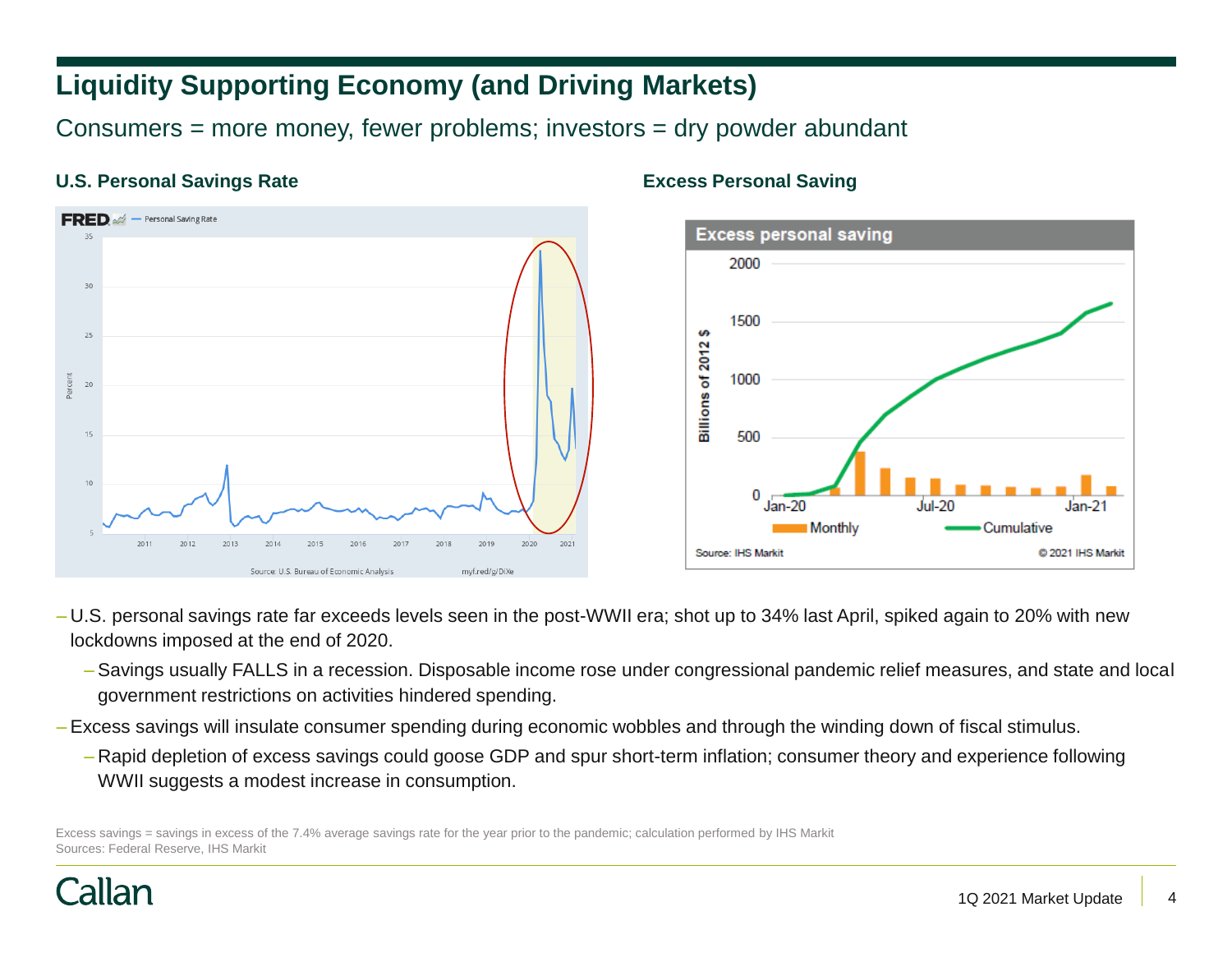# **GDP Will Recover Pre-Pandemic Level in 2021 After Deepest Drop in 75 Years**



### **Seasonally Adjusted Real GDP in Billions of Dollars**

– After the Global Financial Crisis, it took 3.5 years before real GDP reclaimed its pre-recession highs.

- GFC peak to trough was down 4%.
- 2Q20 real GDP level was down over 10% from 4Q19, annual GDP declined 3.5% over 2019.
- Second half 2020 GDP rose 8.6%; GDP at end of 4Q20 was down only 2.4% from the level set in 4Q19.
- Pre-pandemic peak level of GDP likely to be reached in 2Q21 (forecast by IHS Markit)

Source: St. Louis FRED.

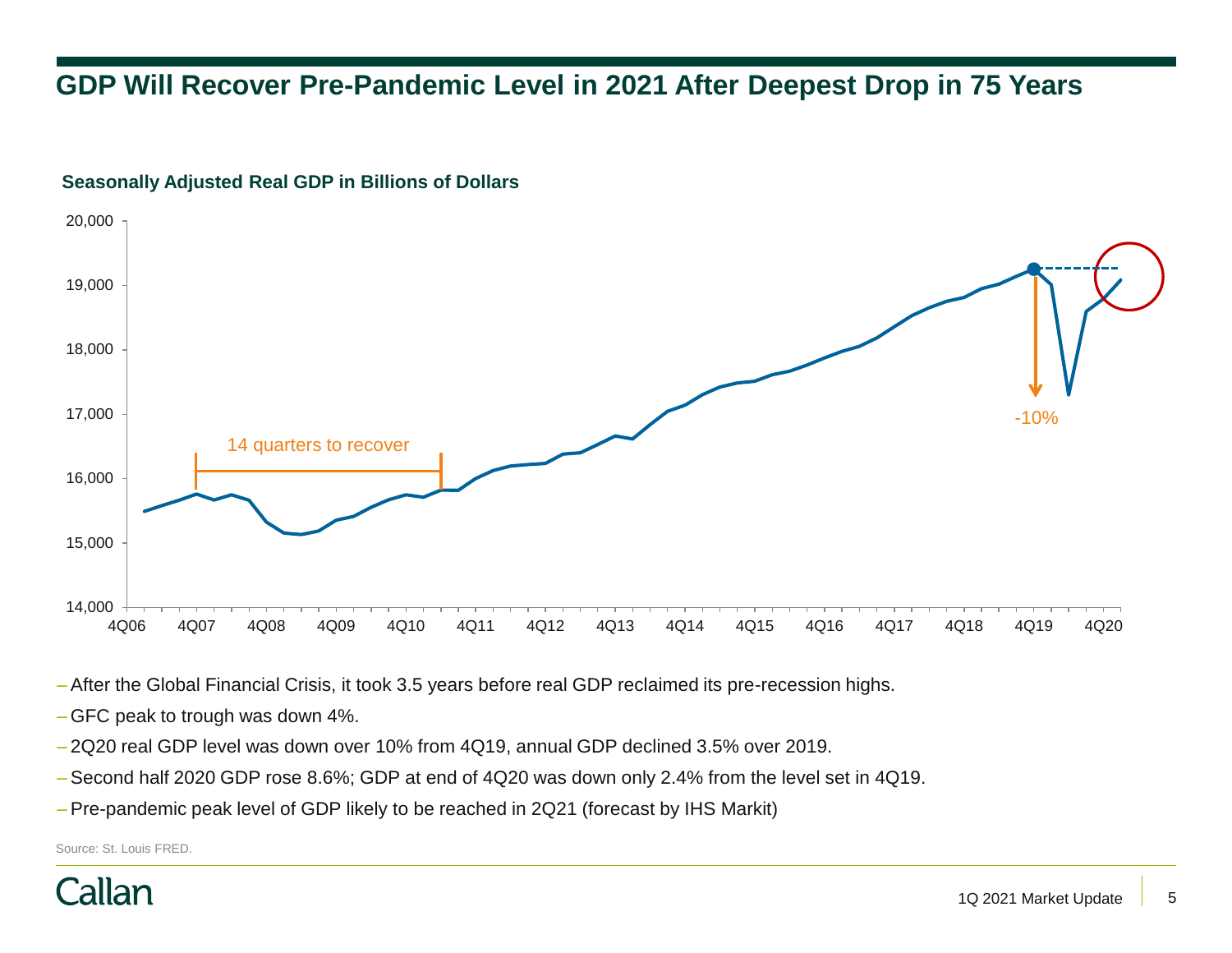# **Callan Periodic Table of Investment Returns**

| <b>Cumulative Returns Ending March 31, 2021</b> |                                  |                                  |                                  |                                         |                                         | <b>Monthly Returns</b>                |                                  |                                  |  |
|-------------------------------------------------|----------------------------------|----------------------------------|----------------------------------|-----------------------------------------|-----------------------------------------|---------------------------------------|----------------------------------|----------------------------------|--|
| <b>Last Quarter</b>                             | <b>Last Year</b>                 | <b>Last 3 Years</b>              | <b>Last 5 Years</b>              | <b>Last 7 Years</b>                     | <b>Last 10 Years</b>                    | <b>Jan 2021</b>                       | <b>Feb 2021</b>                  | <b>Mar 2021</b>                  |  |
| <b>Small Cap Equity</b>                         | <b>Small Cap Equity</b>          | Large Cap Equity                 | <b>Small Cap Equity</b>          | Large Cap Equity                        | <b>Large Cap Equity</b>                 | <b>Small Cap Equity</b>               | <b>Small Cap Equity</b>          | Large Cap Equity                 |  |
| 12.70%                                          | 94.85%                           | 16.78%                           | 16.35%                           | 13.59%                                  | 13.91%                                  | 5.03%                                 | 6.23%                            | 4.38%                            |  |
| Large Cap Equity                                | <b>Emerging Market</b><br>Equity | <b>Small Cap Equity</b>          | <b>Large Cap Equity</b>          | <b>Small Cap Equity</b>                 | <b>Small Cap Equity</b>                 | <b>Emerging Market</b><br>Equity      | <b>Real Estate</b>               | <b>Real Estate</b>               |  |
| 6.17%                                           | 58.39%                           | 14.76%                           | 16.29%                           | 11.05%                                  | 11.68%                                  | 3.07%                                 | 3.70%                            | 2.85%                            |  |
| <b>Real Estate</b>                              | Large Cap Equity                 | <b>High Yield</b>                | <b>Emerging Market</b><br>Equity | <b>Emerging Market</b><br><b>Equity</b> | <b>High Yield</b>                       | High Yield                            | Large Cap Equity                 | Dev ex-U.S. Equity               |  |
| 5.80%                                           | 56.35%                           | 6.84%                            | 12.07%                           | 6.58%                                   | 6.48%                                   | 0.33%                                 | 2.76%                            | 2.55%                            |  |
| Dev ex-U.S. Equity                              | Dev ex-U.S. Equity               | <b>Emerging Market</b><br>Equity | Dev ex-U.S. Equity               | <b>High Yield</b>                       | <b>Real Estate</b>                      | U.S. Fixed Income                     | Dev ex-U.S. Equity               | <b>Small Cap Equity</b>          |  |
| 4.04%                                           | 45.86%                           | 6.48%                            | 8.92%                            | 5.42%                                   | 5.73%                                   | $-0.72%$                              | 2.55%                            | 1.00%                            |  |
| <b>Emerging Market</b><br>Equity                | <b>Real Estate</b>               | Dev ex-U.S. Equity               | <b>High Yield</b>                | <b>Real Estate</b>                      | Dev ex-U.S. Equity                      | <b>Real Estate</b>                    | <b>Emerging Market</b><br>Equity | <b>High Yield</b>                |  |
| 2.29%                                           | 34.65%                           | 6.34%                            | 8.06%                            | 4.90%                                   | 5.21%                                   | $-0.81%$                              | 0.76%                            | 0.15%                            |  |
| <b>High Yield</b>                               | <b>High Yield</b>                | <b>Real Estate</b>               | <b>Real Estate</b>               | Dev ex-U.S. Equity                      | <b>Emerging Market</b><br><b>Equity</b> | <b>Large Cap Equity</b>               | <b>High Yield</b>                | U.S. Fixed Income                |  |
| 0.85%                                           | 23.72%                           | 5.06%                            | 3.86%                            | 4.75%                                   | 3.65%                                   | $-1.01%$                              | 0.37%                            | $-1.25%$                         |  |
| U.S. Fixed Income                               | Global ex-U.S. Fixed<br>Income   | U.S. Fixed Income                | U.S. Fixed Income                | U.S. Fixed Income                       | U.S. Fixed Income                       | Global ex-U.S. Fixed<br><b>Income</b> | U.S. Fixed Income                | <b>Emerging Market</b><br>Equity |  |
| $-3.37%$                                        | 7.15%                            | 4.65%                            | 3.10%                            | 3.31%                                   | 3.44%                                   | $-1.03%$                              | $-1.44%$                         | $-1.51%$                         |  |
| Global ex-U.S. Fixed<br>Income                  | U.S. Fixed Income                | Global ex-U.S. Fixed<br>Income   | Global ex-U.S. Fixed<br>Income   | Global ex-U.S. Fixed<br>Income          | Global ex-U.S. Fixed<br>Income          | Dev ex-U.S. Equity                    | Global ex-U.S. Fixed<br>Income   | Global ex-U.S. Fixed<br>Income   |  |
| $-5.29%$                                        | 0.71%                            | 1.15%                            | 2.13%                            | 0.91%                                   | 1.26%                                   | $-1.07%$                              | $-1.94%$                         | $-2.42%$                         |  |

Sources: ● Bloomberg Barclays Aggregate ● Bloomberg Barclays Corp High Yield ● Bloomberg Barclays Global Aggregate ex US

● FTSE EPRA Nareit Developed ● MSCI World ex USA ● MSCI Emerging Markets ● Russell 2000 ● S&P 500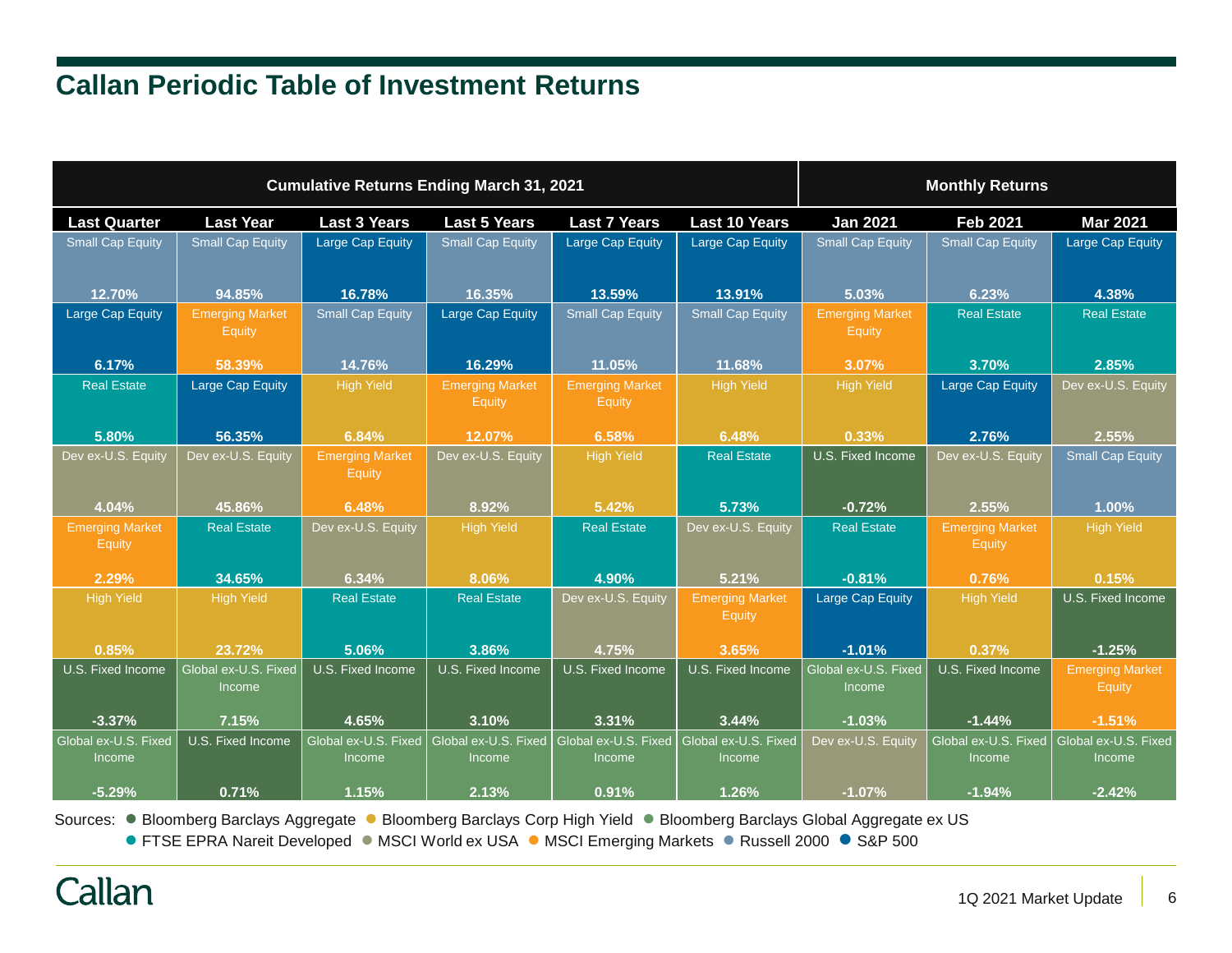# **U.S. Equity Performance: 1Q21**

### New market peaks in year of the pandemic

### **Markets continue setting all-time highs**

- The S&P 500 Index hit record highs in 1Q21, gaining 6.2%.
	- –Since the prior peak (February 2020) the S&P is up over 19.6%, with only Energy (-4.7%) and Utilities (-4.9%) declining from peak-to-peak.
	- –Since March 2020 market low, S&P up over 80.7%, with all sectors posting gains over 40%; Energy +116.2%
	- 1Q21 top sectors were Energy and Financials, while Industrials and Consumer Staples underperformed.
	- "Re-opening" industries (airlines, retail REITs, hospitality) outperformed while "work from home" industries (online retail, home improvement) lagged.

### **Value and small cap trends continued through 1Q21**

- Value outperformed growth across the market cap spectrum.
- Small caps outperformed large in 1Q.
- Small value was the top-performing asset class for the quarter (+21.2%) and from the March 2020 low (+127.7%).

### **Industry Sector Quarterly Performance (S&P 500)**

#### **U.S. Equity: Quarterly Returns**



### **U.S. Equity: One-Year Returns**



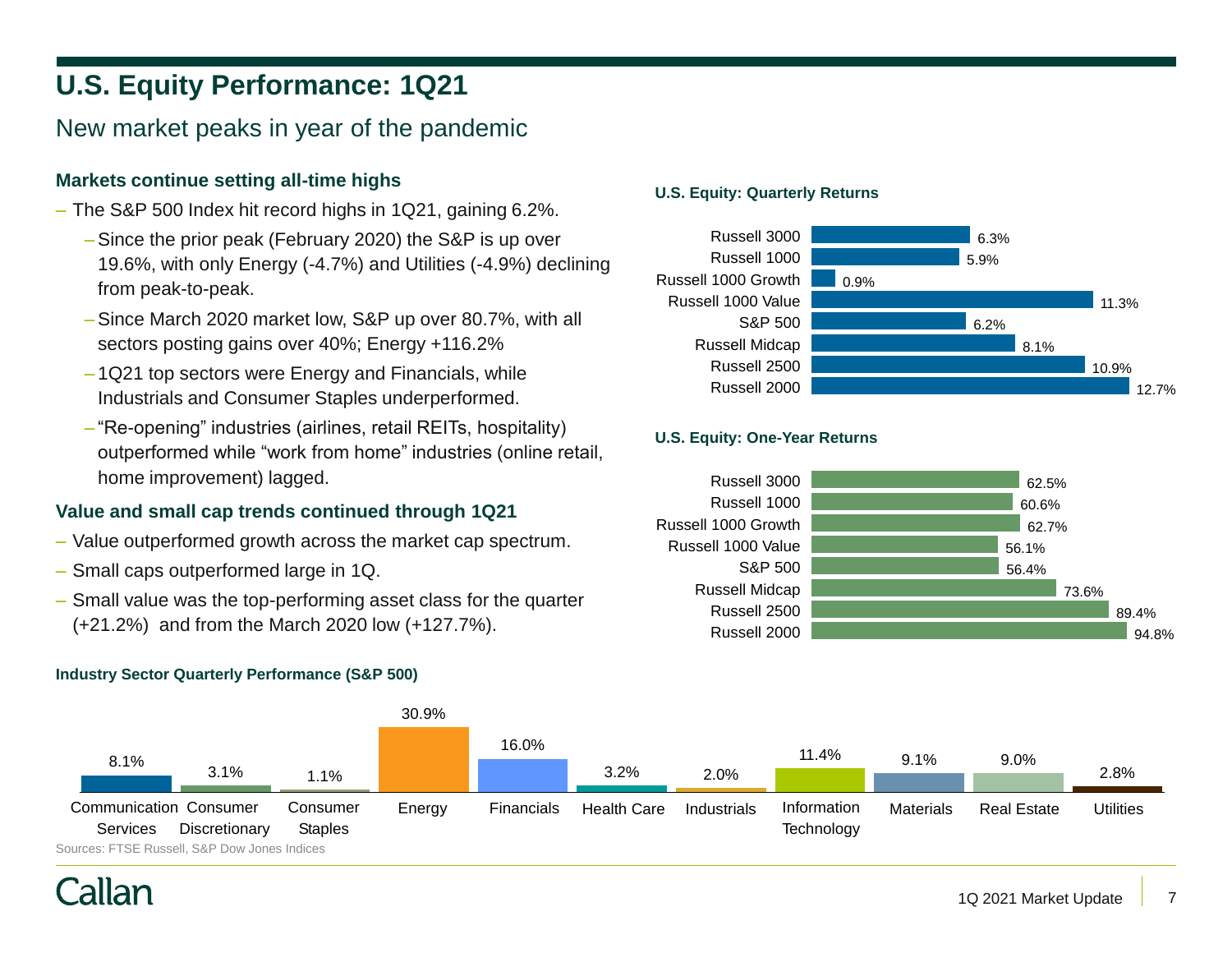# **Global ex-U.S. Equity Performance: 1Q21**

### **Nearly 100 million people fully vaccinated worldwide**

- Markets responded positively to the global rollout of the COVID-19 vaccine.
- Most risk assets continued to outperform as global businesses reopen.
- Small cap outperformed large over the quarter on continued economic optimism.
- Emerging markets trailed developed markets; COVID-19 outbreaks and vaccination challenges hindered EM results.

#### **Market continues to favor cyclicals**

- Sustained market recovery and rising interest rates buoyed cyclical stocks; Energy, Financials, and Industrials drove the market.
- Factor performance showed a preference for beta and volatility, similar to 4Q20.

#### **U.S. dollar vs. other currencies**

– The U.S. stimulus package announcement, combined with yields rising on economic confidence, fueled the U.S. dollar.

#### **Growth vs. value**

– Value outpaced growth for the second consecutive quarter.

#### **Global Equity: Quarterly Returns**



#### **Global Equity: One-Year Returns**



Source: MSCI

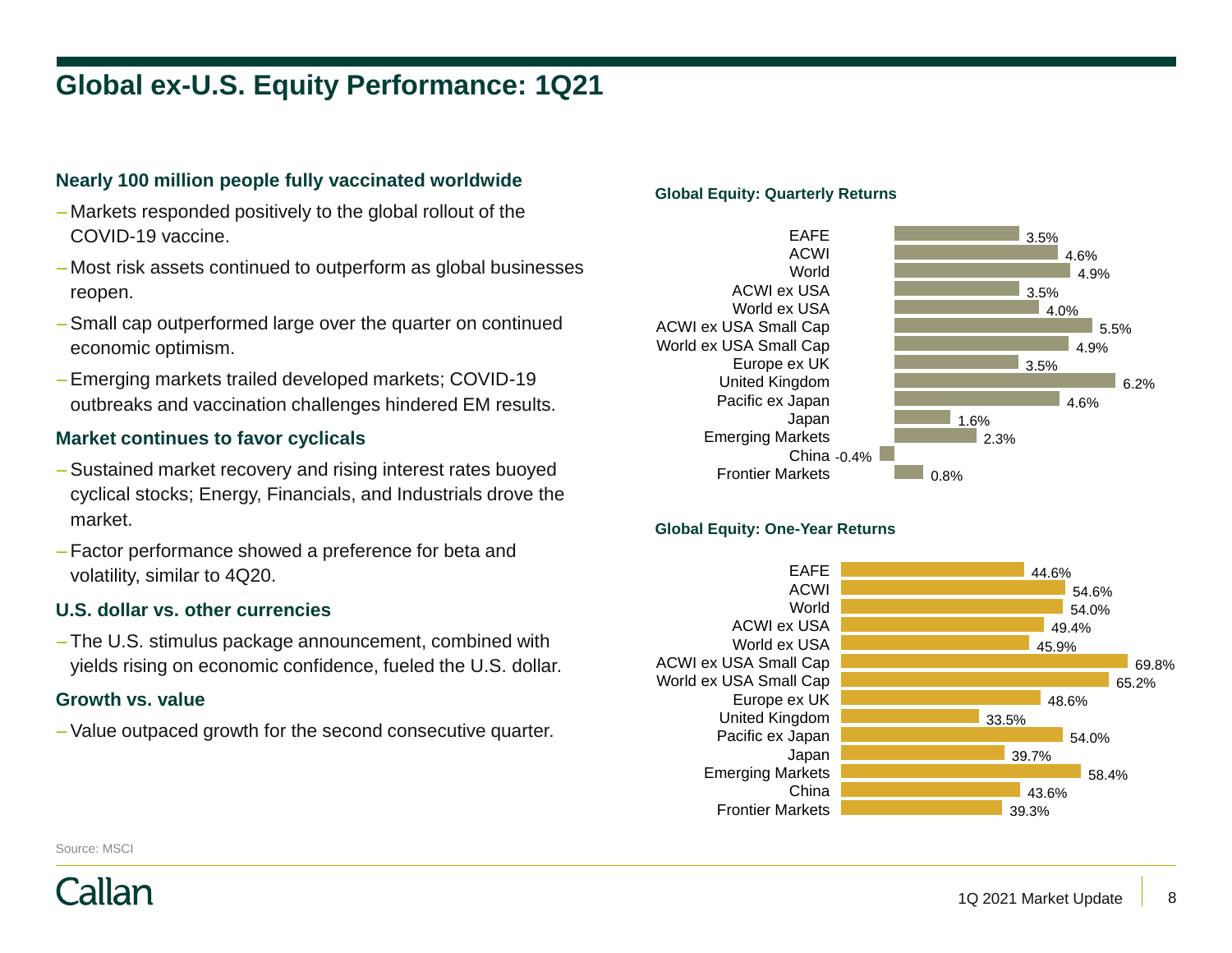# **Equity Valuations as of March 31, 2021**

## **Last 10 Years**



Source: Eaton Vance Monthly Market Monitor, FactSet as of 3/31/21. NTM P/E is market price per share divided by expected earnings per share over the next twelve months.

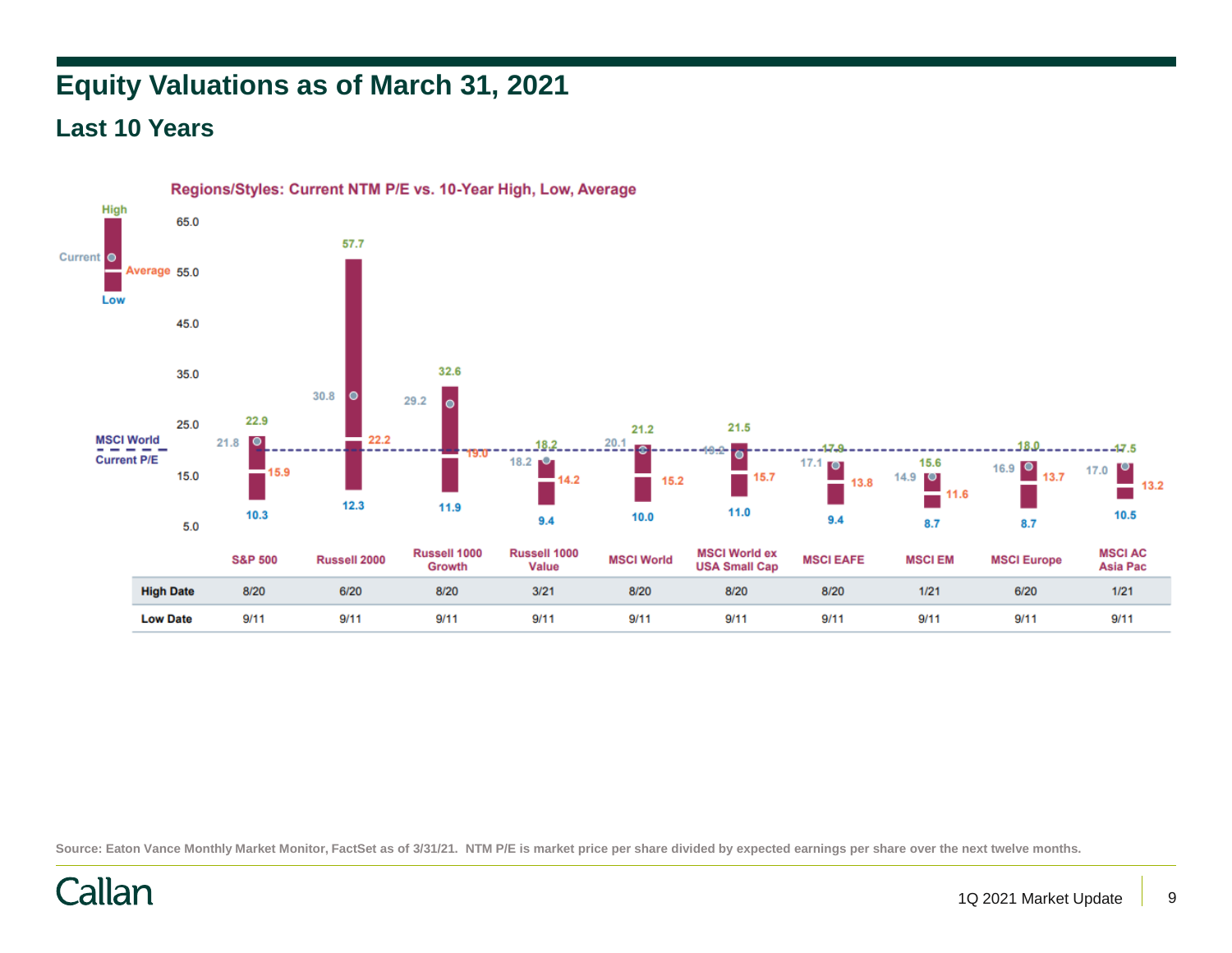# **U.S. Fixed Income Performance: 1Q21**

### **The U.S. Treasury yield curve steepened**

- The 10-year U.S. Treasury yield closed 1Q21 at 1.74%, up 81 bps from 4Q20.
- The short-end of the curve remained anchored, with no rate hikes expected until at least 2023, steepening the yield curve.
- TIPS outperformed nominal U.S. Treasuries as 10-year breakeven spreads widened from 1.99% to 2.37%.

#### **Bloomberg Barclays Aggregate fell**

- The Bloomberg Barclays US Aggregate Bond Index dropped 3.4%, with spread sectors outperforming treasuries.
- Demand for corporate credit remains strong, and spreads did not change meaningfully over the quarter

#### **High yield bonds gained as rally extended**

- High yield (HY) bonds outperformed investment grade (IG) in 1Q, gaining 0.8% amid a wave of new issuance.
- Leveraged loans rose 1.8% during the quarter, driven by favorable supply/demand dynamics, floating rate coupons, and relatively short durations.

#### **U.S. Fixed Income: Quarterly Returns**



#### **U.S. Fixed Income: One-Year Returns**



Source: Bloomberg Barclays



**.**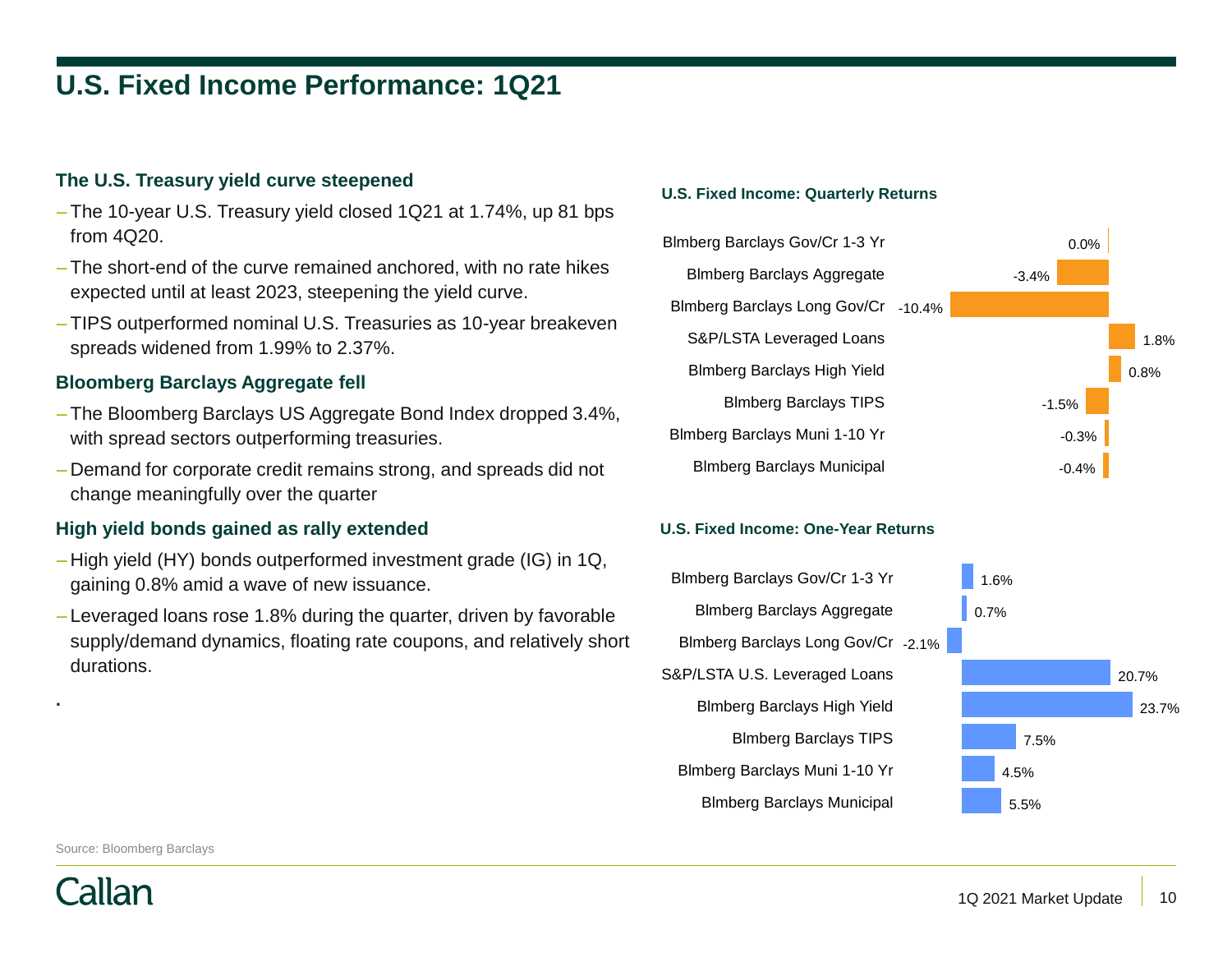# **Fixed Income Spreads as of March 31, 2021**

Past 15 Years



### **Spreads across sectors have recovered to pre-pandemic levels and below their 15-year medians**

- Narrower spreads imply lower rates of returns going forward.
- Tight valuations draw attention to managers' ability to add value through sedurity selection.

Sources: Eaton Vance Monthly Market Monitor, FactSet as of 3/31/21.

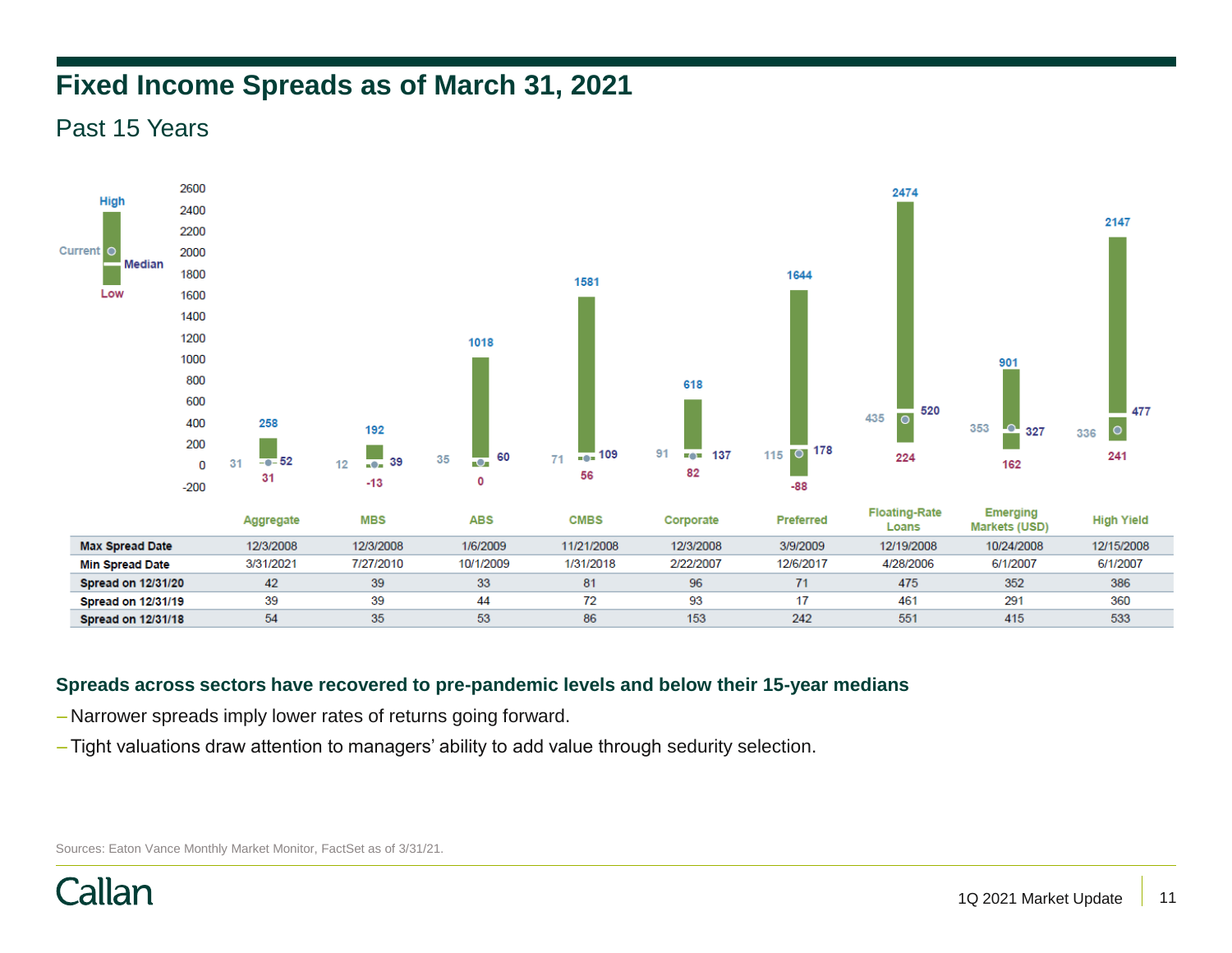

# **Recent Activity and Plan Performance**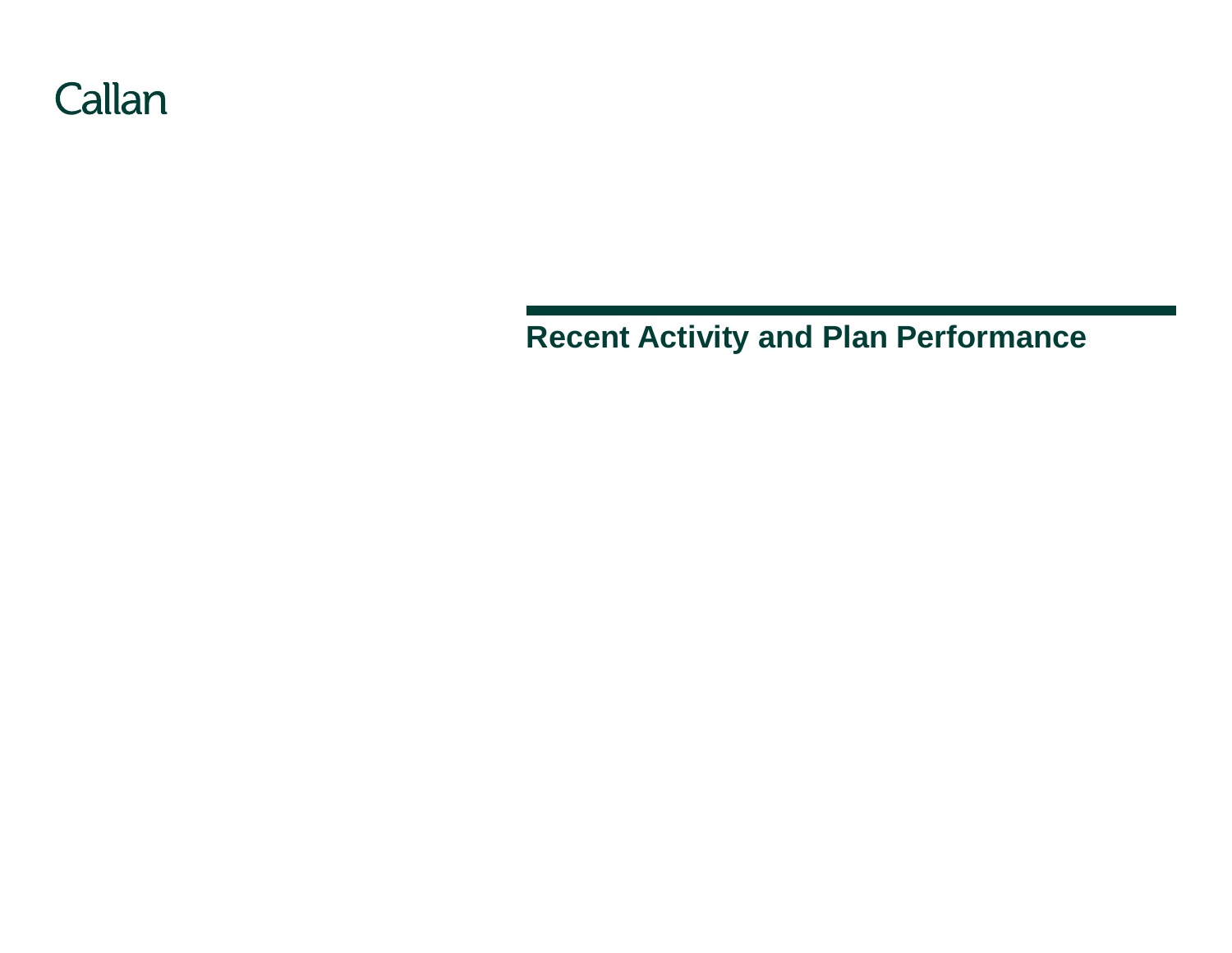# **Quarterly Total Fund Highlights**

As of March 31, 2021

- **CO PSPF ended the quarter with \$1.3 billion in assets, down \$21.5 million from the fourth quarter.**
	- Of which \$13.5 million was attributable to investment losses and \$8 million to the periodic sweep of investment income.
- **The Total Fund was down -1.04% net of fees during the quarter, 17 basis points above the Total Benchmark Return of -1.21%.**
- **The Global Equity Composite outperformed its benchmark by 54 basis points with a net return of 5.75% compared to the 60% Russell 3000 / 40% MSCI ACWI ex-US benchmark return of 5.21%.**
	- Domestic Equity outperformed its benchmark by 24 basis points with a net return of 6.59% compared to the Russell:3000 Index return of 6.35%.
	- International Equity outpaced its benchmark by 90 basis points with a net return of 4.59% compared to the MSCI:ACWI ex-U.S. return of 3.49%.
- **The Fixed Income Composite underperformed its benchmark by 19 basis points with a net return of - 3.23% compared to the benchmark return of -3.04%.**
	- The Market Duration bond portfolio underperformed its benchmark by 20 basis points with a net return of -3.57% compared to the Aggregate return of -3.37%.
	- The Janus Short Duration bond portfolio underperformed its benchmark by 20 basis points with a net return of -0.24% compared to the Gov/Credit 1-3Yr return of -0.04%.
- **The High Income Strategies Composite outperformed its benchmark by 22 basis points with a net return of 0.88% compared to the benchmark return of 0.66%.**
	- The MacKay Shields' high yield bond portfolio outperformed its benchmark by 14 basis points with a net return of 0.99% compared to the Blmbg High Yield Index return of 0.85%.
	- The Principal / Spectrum preferred securities portfolio outperformed its benchmark by 63 basis points with a net return of 0.22% compared to the ICE BofAAll Cap Secs return of -0.41%.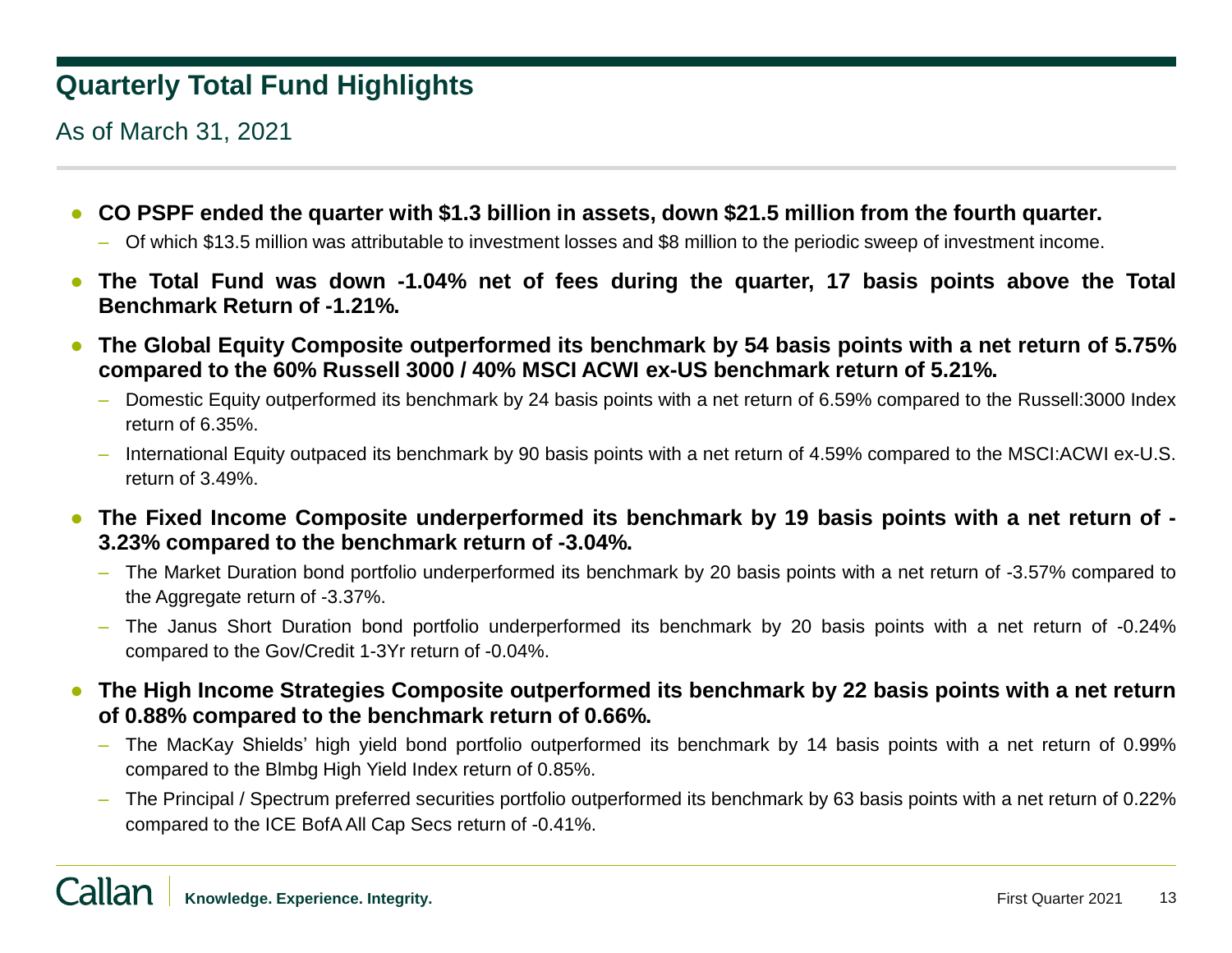# **Total Fund Asset Allocation**

## As of March 31, 2021



### **Actual Asset Allocation**

\***Note**: The first step in the migration to the new asset allocation took place on March 15<sup>th</sup>. The interim fund target will change as of April 1st to Domestic equity 15%, Int'l Equity 10%, Fixed Income 69%, and High Income Strategies 6%.

**Target Asset Allocation**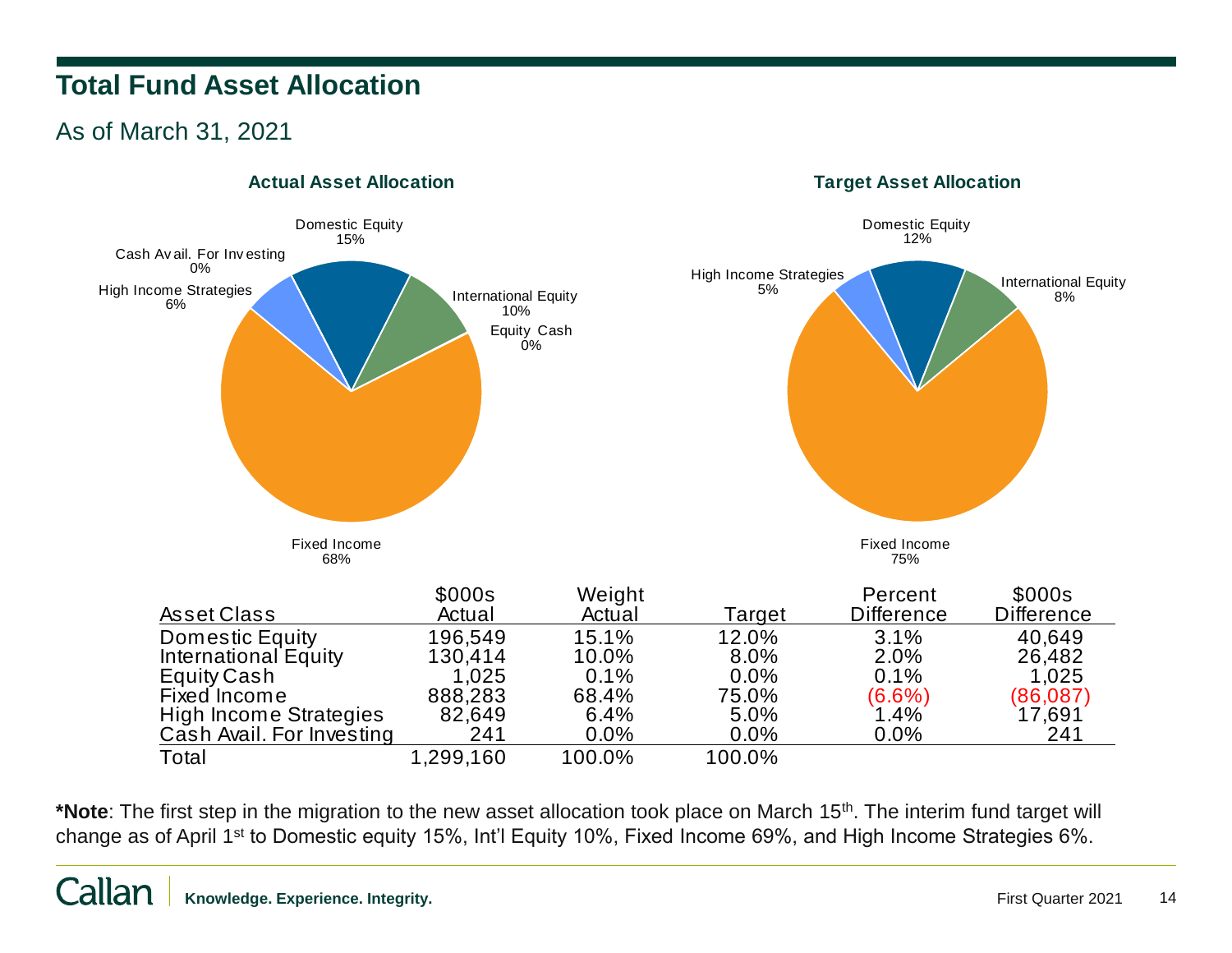# **One-Quarter Performance and Attribution**

### As of March 31, 2021



### **Relative Attribution by Asset Class**

### **Relative Attribution Effects for Quarter ended March 31, 2021**

| Asset Class                                      | <b>Effective</b><br>Actual<br>Weight | <b>Effective</b><br>Target<br>Weight | Actual<br>Return | Target<br>Return      | Manager<br>Effect   | Asset<br>Allocation | Total<br>Relative<br>Return |
|--------------------------------------------------|--------------------------------------|--------------------------------------|------------------|-----------------------|---------------------|---------------------|-----------------------------|
| <b>Total Equity</b><br><b>Total Fixed Income</b> | 22%<br>73%                           | 20%<br>75%                           | 5.75%<br>(3.23%) | 5.21%<br>$(3.04\%)$   | 0.12%<br>$(0.14\%)$ | 0.13%<br>0.04%      | 0.25%<br>$(0.10\%)$         |
| High Income Strategies                           | 5%                                   | 5%                                   | $0.88\%$         | $0.66\%$              | 0.01%               | $0.00\%$            | 0.01%                       |
| <b>Total</b>                                     |                                      |                                      |                  | $(1.04\%) = (1.21\%)$ | $(0.01\% +$         | 0.17%               | 0.17%                       |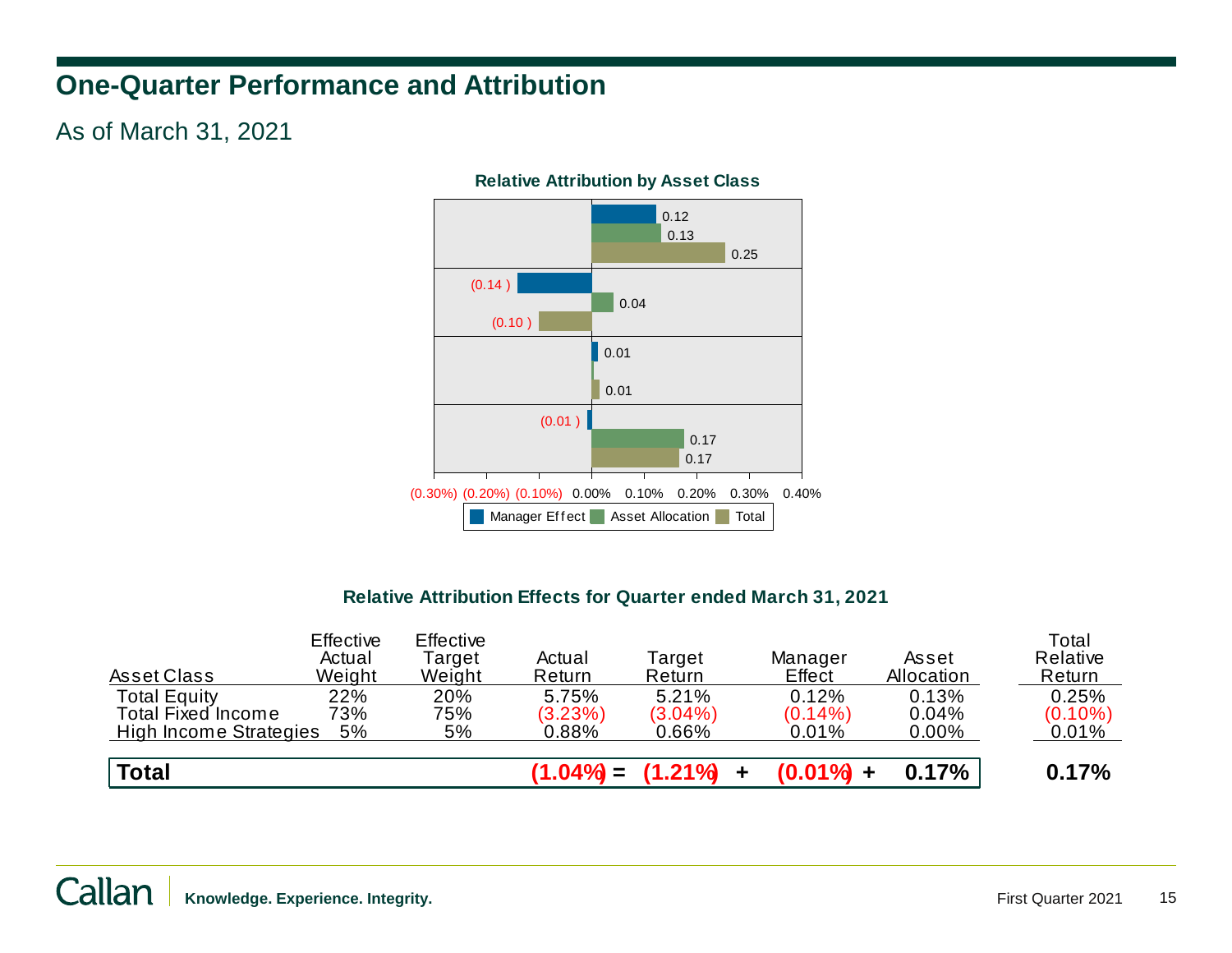# **One-Year Performance and Attribution**

### As of March 31, 2021

### **One Year Relative Attribution Effects**



### **One Year Relative Attribution Effects**

| Asset Class                                                                | Effective<br>Actual<br>Weight | Effective<br>Target<br>Weight | Actual<br>Return | Target<br>Return      | Manager<br>Effect            | Asset<br>Allocation            | Total<br>Relative<br>Return       |
|----------------------------------------------------------------------------|-------------------------------|-------------------------------|------------------|-----------------------|------------------------------|--------------------------------|-----------------------------------|
| <b>Total Equity</b><br><b>Total Fixed Income</b><br>High Income Strategies | 20%<br>77%<br>3%              | 20%<br>78%<br>3%              | 58.43%<br>1.01%  | 57.23%<br>0.80%       | 0.19%<br>0.21%<br>$(0.06\%)$ | (0.25%)<br>0.01%<br>$(0.02\%)$ | $(0.06\%)$<br>0.22%<br>$(0.08\%)$ |
| <b>Total</b>                                                               |                               |                               |                  | $11.26\% = 11.18\% +$ | $0.33\% +$                   | $(0.25\%)$                     | $0.08\%$                          |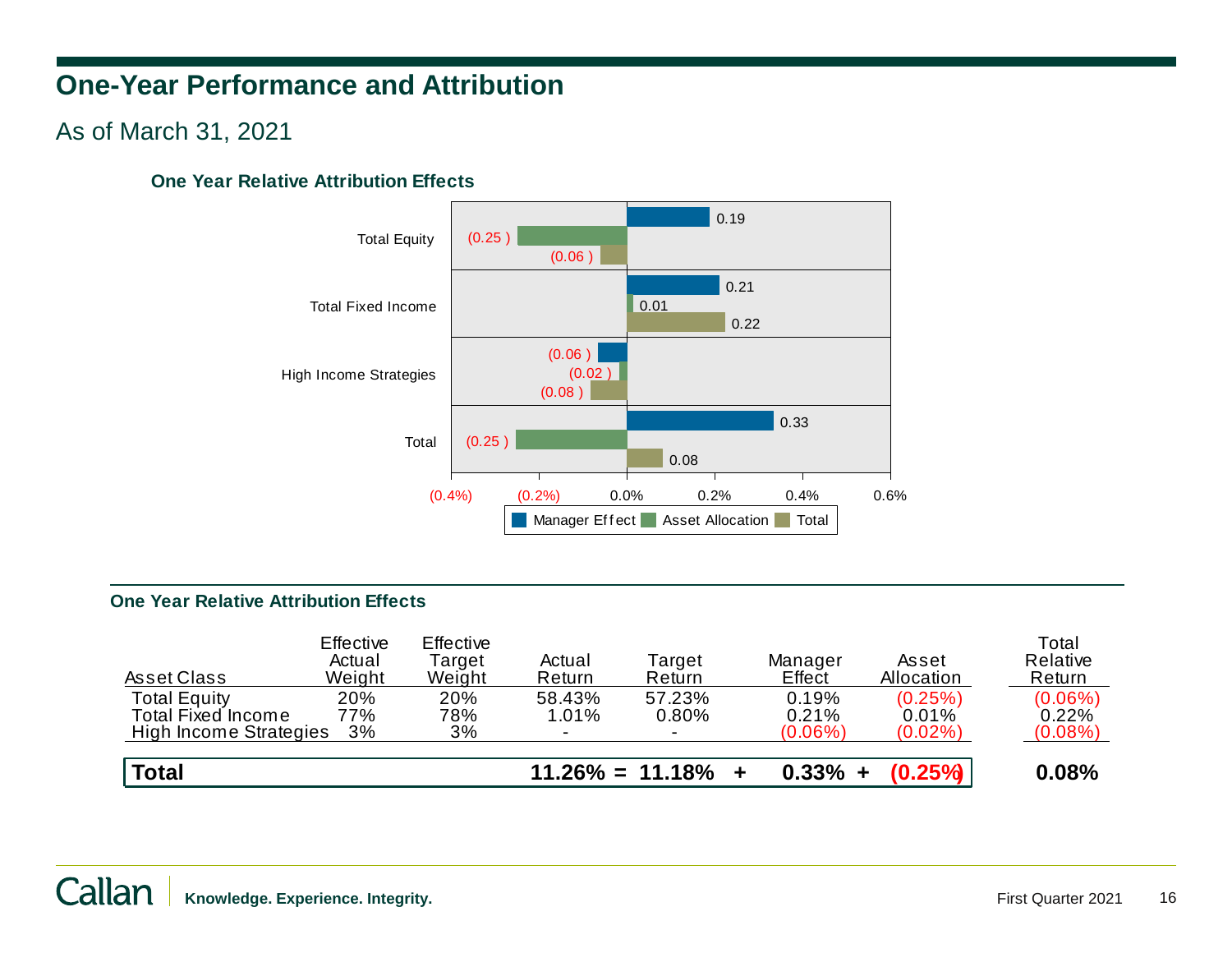# **Three-Year Performance and Attribution**

### As of March 31, 2021

### **Three Year Annualized Relative Attribution Effects**



### **Three Year Annualized Relative Attribution Effects**

| Asset Class                                                                | Effective<br>Actual<br>Weight | Effective<br>Target<br>Weight | Actual<br>Return | Target<br>Return | Manager<br>Effect            | Asset<br>Allocation                    | Total<br>Relative<br>Return    |
|----------------------------------------------------------------------------|-------------------------------|-------------------------------|------------------|------------------|------------------------------|----------------------------------------|--------------------------------|
| <b>Total Equity</b><br><b>Total Fixed Income</b><br>High Income Strategies | 19%<br>80%<br>$1\%$           | 20%<br>79%<br>$1\%$           | 12.82%<br>4.59%  | 12.83%<br>4.48%  | 0.03%<br>0.11%<br>$(0.02\%)$ | $(0.40\%)$<br>$(0.08\%)$<br>$(0.01\%)$ | (0.37%)<br>0.04%<br>$(0.03\%)$ |
| <b>Total</b>                                                               |                               |                               | $6.38\% =$       | 6.75%            | $0.12\% +$                   | $(0.48\%)$                             | $(0.37\%)$                     |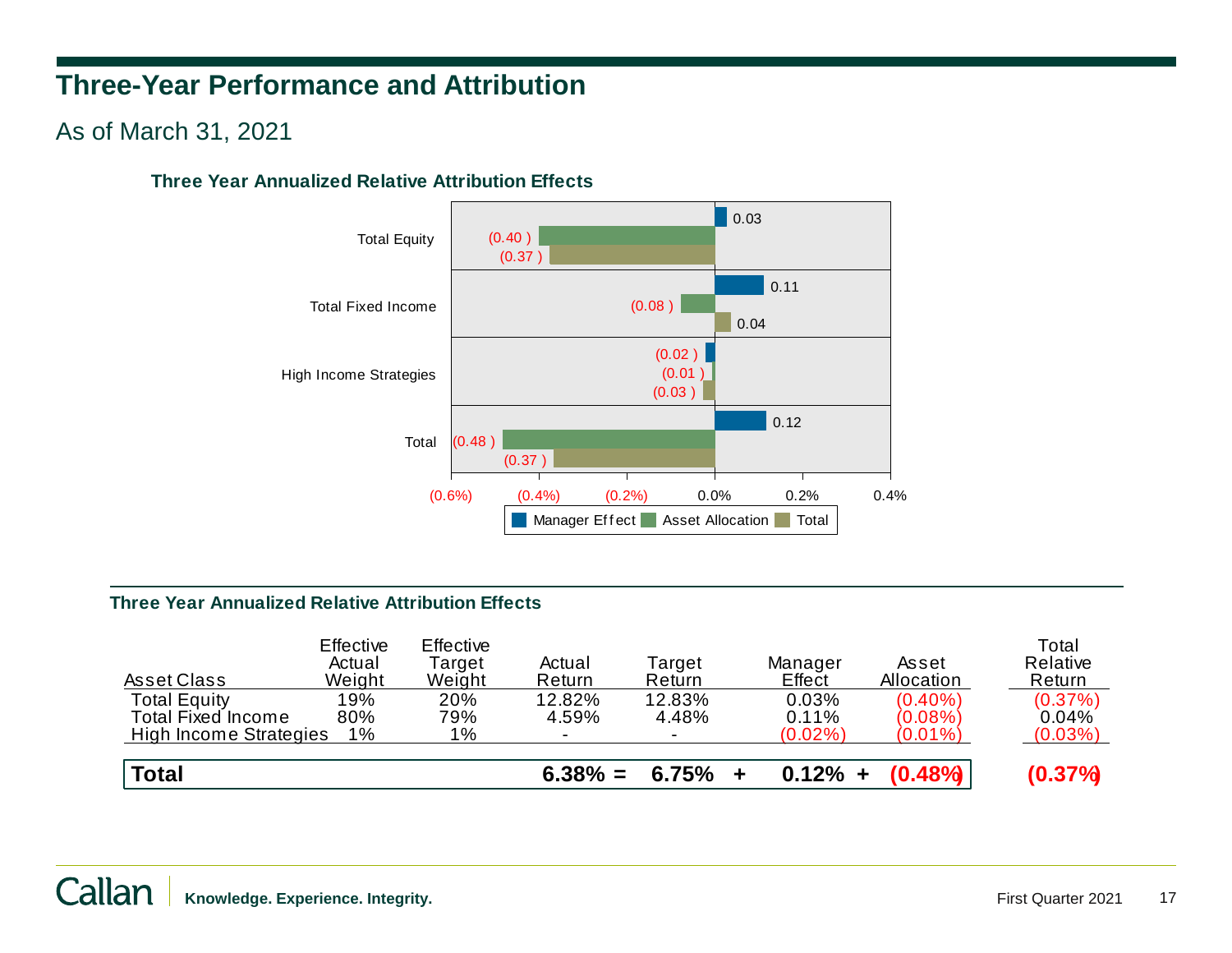# **Manager & Composite Cumulative Returns**

# As of March 31, 2021

|                                                    |                          |                  | Last           | Last           |  |
|----------------------------------------------------|--------------------------|------------------|----------------|----------------|--|
|                                                    | Last                     | Last             | 5              | 10             |  |
|                                                    | Quarter                  | Year             | <b>Years</b>   | <b>Years</b>   |  |
| <b>Total Equity</b>                                | 5.75%                    | 58.43%           |                |                |  |
| 60% Russell 3000/40% ACWI ex US                    | 5.21%                    | 57.23%           | 13.90%         | 10.24%         |  |
|                                                    |                          |                  |                |                |  |
| <b>Domestic Equity</b>                             | 6.59%                    | 62.84%           |                |                |  |
| Russell 3000 Index                                 | 6.35%                    | 62.53%           | 16.64%         | 13.79%         |  |
|                                                    |                          |                  |                |                |  |
| <b>International Equity</b>                        | 4.59%                    | 52.68%           |                |                |  |
| MSCI ACWI ex US                                    | 3.49%                    | 49.41%           | 9.76%          | 4.93%          |  |
| <b>Total Fixed Income</b>                          | (3.23%)                  | 1.01%            | 2.95%          | 3.21%          |  |
| Total Fixed Income Benchmark (1)                   | $(3.04\%)$               | 0.80%            | 2.91%          | 2.88%          |  |
|                                                    |                          |                  |                |                |  |
| <b>Market Duration</b>                             | (3.57%)                  | 0.48%            | 3.03%          | 3.25%          |  |
| Colorado Treasurer's Portfolio (2)                 | (3.57%)                  | 0.48%            | 3.03%          | 3.25%          |  |
| PSPF Custom Benchmark (3)                          | (3.37%)                  | 0.71%            | 3.01%          | 2.93%          |  |
| <b>Short Duration</b>                              | (0.24%)                  | 5.74%            | $\blacksquare$ | $\blacksquare$ |  |
| Janus Henderson Short Duration                     | $(0.24\%)$               | 5.74%            |                |                |  |
| Blmbg Gov/Cred 1-3 Yr                              | $(0.04\%)$               | 1.57%            | 2.00%          | 1.57%          |  |
| 85% 1-3YR G/C; 15% 1-3YR BB (4)                    | 0.09%                    | 3.56%            | 2.50%          | 2.11%          |  |
|                                                    |                          |                  |                |                |  |
| <b>High Income Strategies</b>                      | 0.88%                    |                  | 7.85%          |                |  |
| High Income Strategies Benchmark (5)               | 0.66%                    | 23.32%           |                |                |  |
| <b>High Yield Fixed Income</b>                     | 0.99%                    |                  |                |                |  |
| Mackay Shield US High Yield                        | 0.99%                    |                  |                |                |  |
| Blmbg High Yield                                   | 0.85%                    | 23.72%           | 8.06%          | 6.48%          |  |
| <b>Preferred Securities</b>                        | 0.22%                    |                  |                |                |  |
| <b>Principal Preferred Securities</b>              | 0.22%                    |                  |                |                |  |
| ICE Bof A US All Cap Secs                          | $(0.41\%)$               | 21.06%           | 6.66%          |                |  |
|                                                    |                          |                  |                |                |  |
| Total Fund w/o CAI (6)<br>Total Fund Benchmark (6) | $(1.04\%)$<br>$(1.21\%)$ | 11.26%<br>11.18% | 4.03%<br>4.27% | 3.74%<br>3.56% |  |
|                                                    |                          |                  |                |                |  |

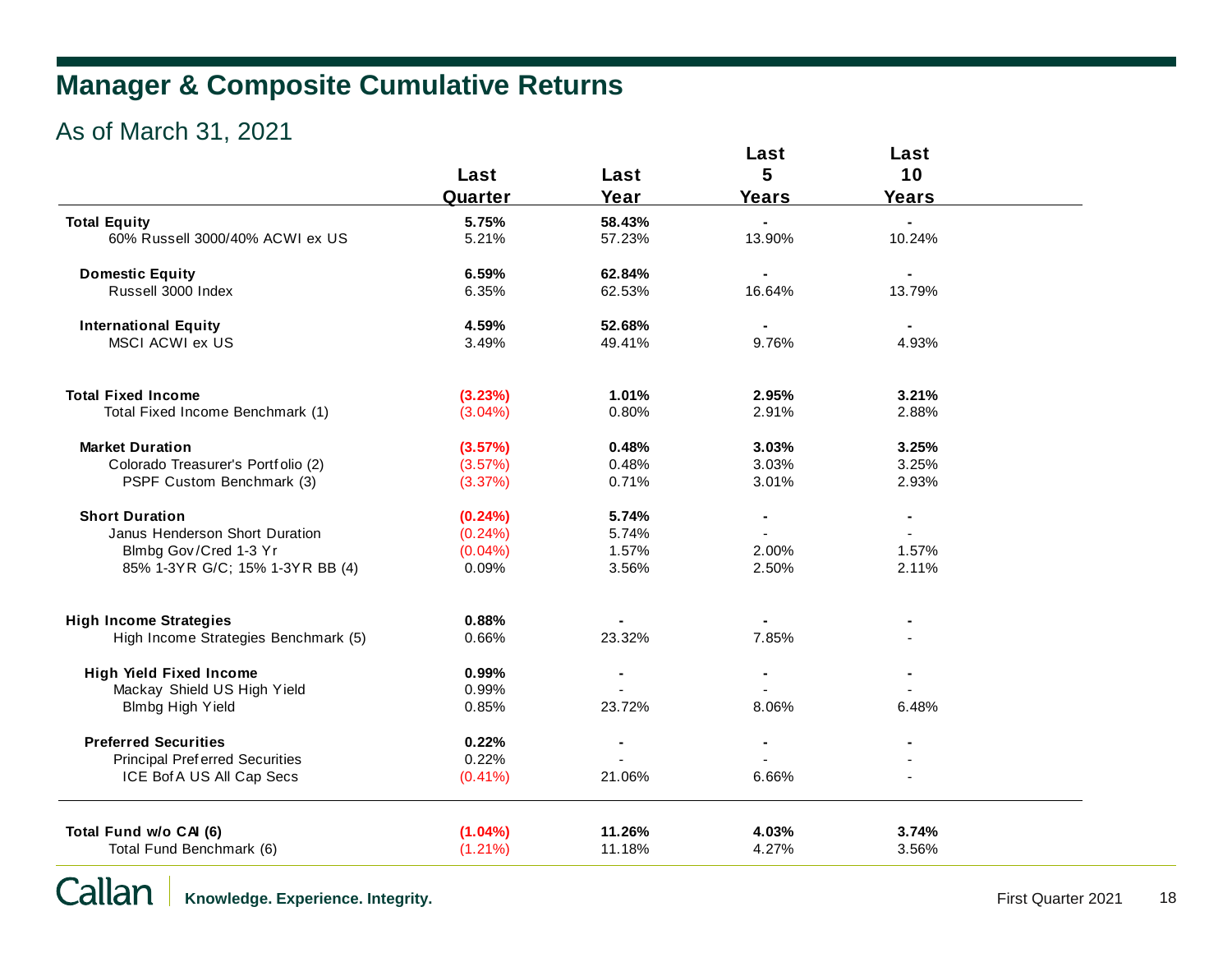# **Manager & Composite Annual Fiscal Year Returns**

| 3/2021<br>FY 2020<br>FY 2019<br>FY 2018<br>FY 2017<br>32.22%<br>1.82%<br>5.64%<br>60% Russell 3000/40% ACWI ex US<br>1.90%<br>11.78%<br>19.35%<br>31.39%<br>5.92%<br><b>Domestic Equity</b><br>33.51%<br>6.40%<br>8.85%<br>Russell 3000 Index<br>8.98%<br>14.78%<br>18.51%<br>33.19%<br>6.53%<br><b>International Equity</b><br>30.44%<br>$(4.71\%)$<br>0.67%<br>$\blacksquare$<br>MSCI ACWI ex US<br>28.67%<br>$(4.80\%)$<br>1.29%<br>7.28%<br>20.45%<br>8.79%<br>7.38%<br>0.09%<br>(2.13%)<br>(0.39%)<br>8.28%<br>7.52%<br>Total Fixed Income Benchmark (1)<br>(1.87%)<br>$(0.40\%)$<br>0.26%<br><b>Market Duration</b><br>9.26%<br>7.77%<br>0.09%<br>(2.56%)<br>(0.39%)<br>7.77%<br>Colorado Treasurer's Portfolio (2)<br>(2.56%)<br>9.26%<br>(0.39%)<br>0.09%<br>PSPF Custom Benchmark (3)<br>(2.12%)<br>8.74%<br>7.87%<br>$(0.40\%)$<br>0.26%<br><b>Short Duration</b><br>1.65%<br>4.41%<br>$\blacksquare$<br>$\blacksquare$<br>$\blacksquare$<br>Janus Henderson Short Duration<br>1.65%<br>4.41%<br>Blmbg Gov/Cred 1-3 Yr<br>0.40%<br>4.20%<br>4.27%<br>0.21%<br>0.35%<br>85% 1-3YR G/C; 15% 1-3YR BB (4)<br>3.94%<br>4.59%<br>0.44%<br>1.15%<br>1.44%<br><b>High Income Strategies</b><br>6.16%<br>2.39%<br>11.96%<br>0.46%<br>7.58%<br>11.99%<br>High Income Strategies Benchmark (5)<br><b>High Yield Fixed Income</b><br>6.02%<br>Mackay Shield US High Yield<br>6.02%<br><b>Blmbg High Yield</b><br>12.29%<br>0.03%<br>7.48%<br>2.62%<br>12.70%<br><b>Preferred Securities</b><br>6.91%<br>ICE Bof A US All Cap Secs<br>10.11%<br>2.86%<br>8.12%<br>1.14%<br>7.89%<br>7.37%<br>6.94%<br>(0.36%)<br>0.09%<br>4.84%<br>4.78%<br>7.87%<br>7.49%<br>0.01%<br>0.26%<br>Total Fund Benchmark (6) |                           | 6/2020- |  |  |
|--------------------------------------------------------------------------------------------------------------------------------------------------------------------------------------------------------------------------------------------------------------------------------------------------------------------------------------------------------------------------------------------------------------------------------------------------------------------------------------------------------------------------------------------------------------------------------------------------------------------------------------------------------------------------------------------------------------------------------------------------------------------------------------------------------------------------------------------------------------------------------------------------------------------------------------------------------------------------------------------------------------------------------------------------------------------------------------------------------------------------------------------------------------------------------------------------------------------------------------------------------------------------------------------------------------------------------------------------------------------------------------------------------------------------------------------------------------------------------------------------------------------------------------------------------------------------------------------------------------------------------------------------------------------------------------------------------|---------------------------|---------|--|--|
|                                                                                                                                                                                                                                                                                                                                                                                                                                                                                                                                                                                                                                                                                                                                                                                                                                                                                                                                                                                                                                                                                                                                                                                                                                                                                                                                                                                                                                                                                                                                                                                                                                                                                                        |                           |         |  |  |
|                                                                                                                                                                                                                                                                                                                                                                                                                                                                                                                                                                                                                                                                                                                                                                                                                                                                                                                                                                                                                                                                                                                                                                                                                                                                                                                                                                                                                                                                                                                                                                                                                                                                                                        | <b>Total Equity</b>       |         |  |  |
|                                                                                                                                                                                                                                                                                                                                                                                                                                                                                                                                                                                                                                                                                                                                                                                                                                                                                                                                                                                                                                                                                                                                                                                                                                                                                                                                                                                                                                                                                                                                                                                                                                                                                                        |                           |         |  |  |
|                                                                                                                                                                                                                                                                                                                                                                                                                                                                                                                                                                                                                                                                                                                                                                                                                                                                                                                                                                                                                                                                                                                                                                                                                                                                                                                                                                                                                                                                                                                                                                                                                                                                                                        |                           |         |  |  |
|                                                                                                                                                                                                                                                                                                                                                                                                                                                                                                                                                                                                                                                                                                                                                                                                                                                                                                                                                                                                                                                                                                                                                                                                                                                                                                                                                                                                                                                                                                                                                                                                                                                                                                        |                           |         |  |  |
|                                                                                                                                                                                                                                                                                                                                                                                                                                                                                                                                                                                                                                                                                                                                                                                                                                                                                                                                                                                                                                                                                                                                                                                                                                                                                                                                                                                                                                                                                                                                                                                                                                                                                                        |                           |         |  |  |
|                                                                                                                                                                                                                                                                                                                                                                                                                                                                                                                                                                                                                                                                                                                                                                                                                                                                                                                                                                                                                                                                                                                                                                                                                                                                                                                                                                                                                                                                                                                                                                                                                                                                                                        |                           |         |  |  |
|                                                                                                                                                                                                                                                                                                                                                                                                                                                                                                                                                                                                                                                                                                                                                                                                                                                                                                                                                                                                                                                                                                                                                                                                                                                                                                                                                                                                                                                                                                                                                                                                                                                                                                        | <b>Total Fixed Income</b> |         |  |  |
|                                                                                                                                                                                                                                                                                                                                                                                                                                                                                                                                                                                                                                                                                                                                                                                                                                                                                                                                                                                                                                                                                                                                                                                                                                                                                                                                                                                                                                                                                                                                                                                                                                                                                                        |                           |         |  |  |
|                                                                                                                                                                                                                                                                                                                                                                                                                                                                                                                                                                                                                                                                                                                                                                                                                                                                                                                                                                                                                                                                                                                                                                                                                                                                                                                                                                                                                                                                                                                                                                                                                                                                                                        |                           |         |  |  |
|                                                                                                                                                                                                                                                                                                                                                                                                                                                                                                                                                                                                                                                                                                                                                                                                                                                                                                                                                                                                                                                                                                                                                                                                                                                                                                                                                                                                                                                                                                                                                                                                                                                                                                        |                           |         |  |  |
|                                                                                                                                                                                                                                                                                                                                                                                                                                                                                                                                                                                                                                                                                                                                                                                                                                                                                                                                                                                                                                                                                                                                                                                                                                                                                                                                                                                                                                                                                                                                                                                                                                                                                                        |                           |         |  |  |
|                                                                                                                                                                                                                                                                                                                                                                                                                                                                                                                                                                                                                                                                                                                                                                                                                                                                                                                                                                                                                                                                                                                                                                                                                                                                                                                                                                                                                                                                                                                                                                                                                                                                                                        |                           |         |  |  |
|                                                                                                                                                                                                                                                                                                                                                                                                                                                                                                                                                                                                                                                                                                                                                                                                                                                                                                                                                                                                                                                                                                                                                                                                                                                                                                                                                                                                                                                                                                                                                                                                                                                                                                        |                           |         |  |  |
|                                                                                                                                                                                                                                                                                                                                                                                                                                                                                                                                                                                                                                                                                                                                                                                                                                                                                                                                                                                                                                                                                                                                                                                                                                                                                                                                                                                                                                                                                                                                                                                                                                                                                                        |                           |         |  |  |
|                                                                                                                                                                                                                                                                                                                                                                                                                                                                                                                                                                                                                                                                                                                                                                                                                                                                                                                                                                                                                                                                                                                                                                                                                                                                                                                                                                                                                                                                                                                                                                                                                                                                                                        |                           |         |  |  |
|                                                                                                                                                                                                                                                                                                                                                                                                                                                                                                                                                                                                                                                                                                                                                                                                                                                                                                                                                                                                                                                                                                                                                                                                                                                                                                                                                                                                                                                                                                                                                                                                                                                                                                        |                           |         |  |  |
|                                                                                                                                                                                                                                                                                                                                                                                                                                                                                                                                                                                                                                                                                                                                                                                                                                                                                                                                                                                                                                                                                                                                                                                                                                                                                                                                                                                                                                                                                                                                                                                                                                                                                                        |                           |         |  |  |
|                                                                                                                                                                                                                                                                                                                                                                                                                                                                                                                                                                                                                                                                                                                                                                                                                                                                                                                                                                                                                                                                                                                                                                                                                                                                                                                                                                                                                                                                                                                                                                                                                                                                                                        |                           |         |  |  |
|                                                                                                                                                                                                                                                                                                                                                                                                                                                                                                                                                                                                                                                                                                                                                                                                                                                                                                                                                                                                                                                                                                                                                                                                                                                                                                                                                                                                                                                                                                                                                                                                                                                                                                        |                           |         |  |  |
|                                                                                                                                                                                                                                                                                                                                                                                                                                                                                                                                                                                                                                                                                                                                                                                                                                                                                                                                                                                                                                                                                                                                                                                                                                                                                                                                                                                                                                                                                                                                                                                                                                                                                                        |                           |         |  |  |
|                                                                                                                                                                                                                                                                                                                                                                                                                                                                                                                                                                                                                                                                                                                                                                                                                                                                                                                                                                                                                                                                                                                                                                                                                                                                                                                                                                                                                                                                                                                                                                                                                                                                                                        |                           |         |  |  |
|                                                                                                                                                                                                                                                                                                                                                                                                                                                                                                                                                                                                                                                                                                                                                                                                                                                                                                                                                                                                                                                                                                                                                                                                                                                                                                                                                                                                                                                                                                                                                                                                                                                                                                        |                           |         |  |  |
|                                                                                                                                                                                                                                                                                                                                                                                                                                                                                                                                                                                                                                                                                                                                                                                                                                                                                                                                                                                                                                                                                                                                                                                                                                                                                                                                                                                                                                                                                                                                                                                                                                                                                                        | Total Fund w/o CAI (6)    |         |  |  |
|                                                                                                                                                                                                                                                                                                                                                                                                                                                                                                                                                                                                                                                                                                                                                                                                                                                                                                                                                                                                                                                                                                                                                                                                                                                                                                                                                                                                                                                                                                                                                                                                                                                                                                        |                           |         |  |  |

Callan **Knowledge. Experience. Integrity.** The control of the control of the control of the control of the control of the control of the control of the control of the control of the control of the control of the control of the co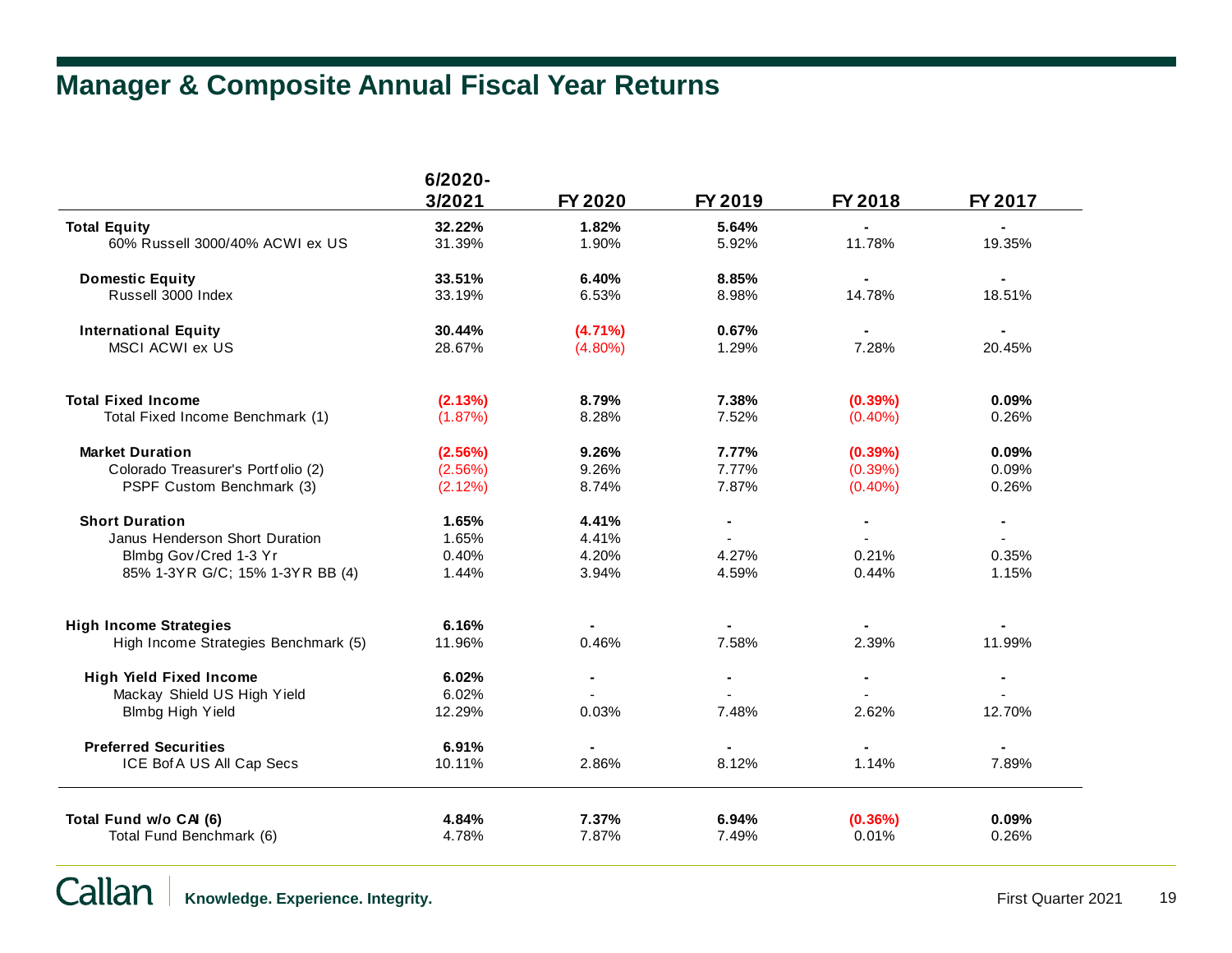**Appendix**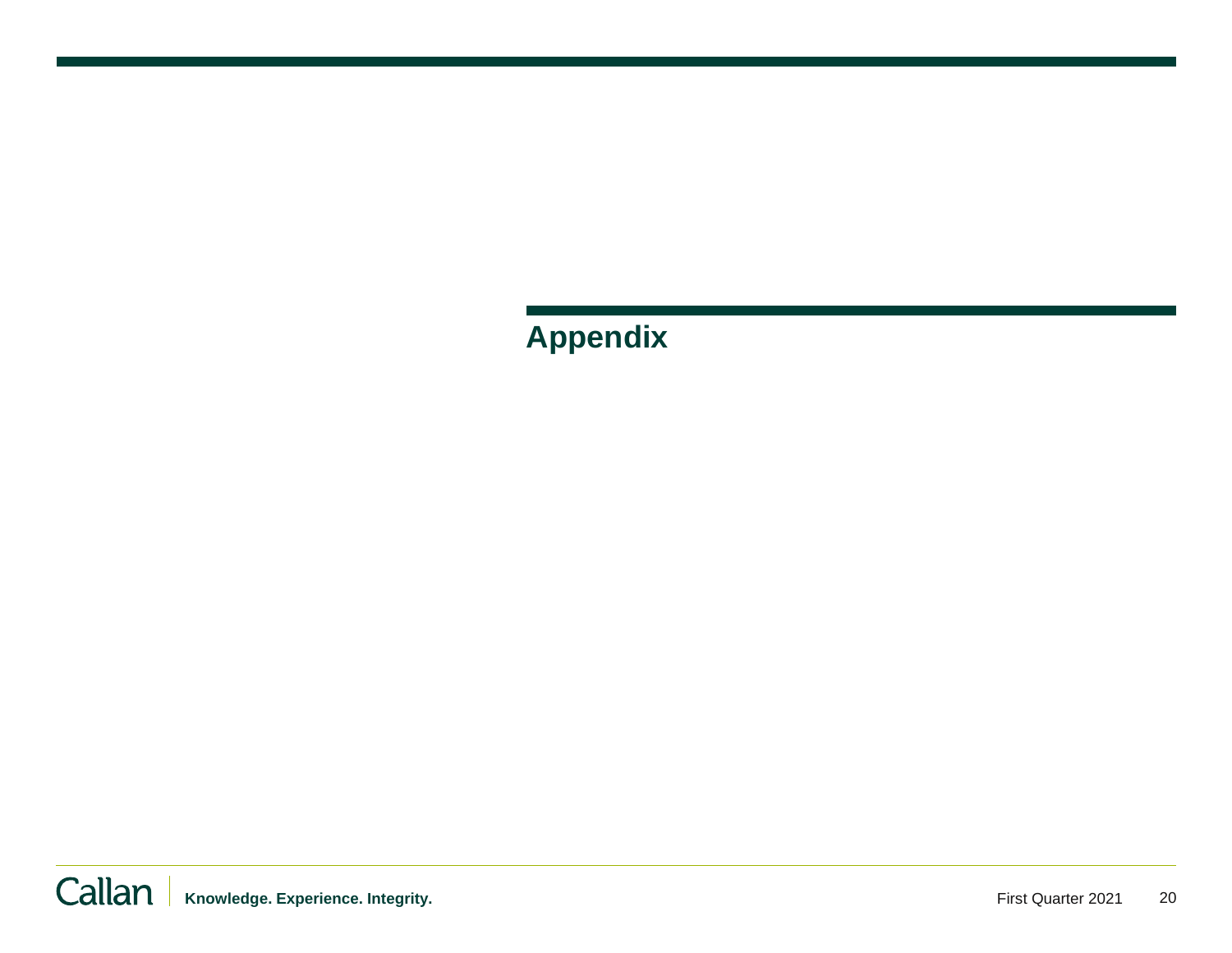# **Published Research Highlights from 1Q21**

**2021 Defined Contribution Survey**

**GameStopped—Or Just Getting Started?**

**Coping with COVID-19: Investment Manager Survey 3 rd Edition**

**Callan's 2021-2030 Capital Markets Assumptions**





**Recent Blog Posts**

**Relief Bill Provides Shot in the Arm to Corporate Pensions**

William Emmett & Sweta Vaidya

**Why the Yield Curve Is Really Curving**

Dario Buechi

**Plus our [blog](https://www.callan.com/blog/) contains a wide array of posts related to the pandemic**

### **Additional Reading**

*Private Equity Trends* quarterly newsletter Active vs. Passive quarterly charts *Capital Markets Review* quarterly newsletter Monthly Updates to the Periodic Table *Market Pulse Flipbook* quarterly markets update

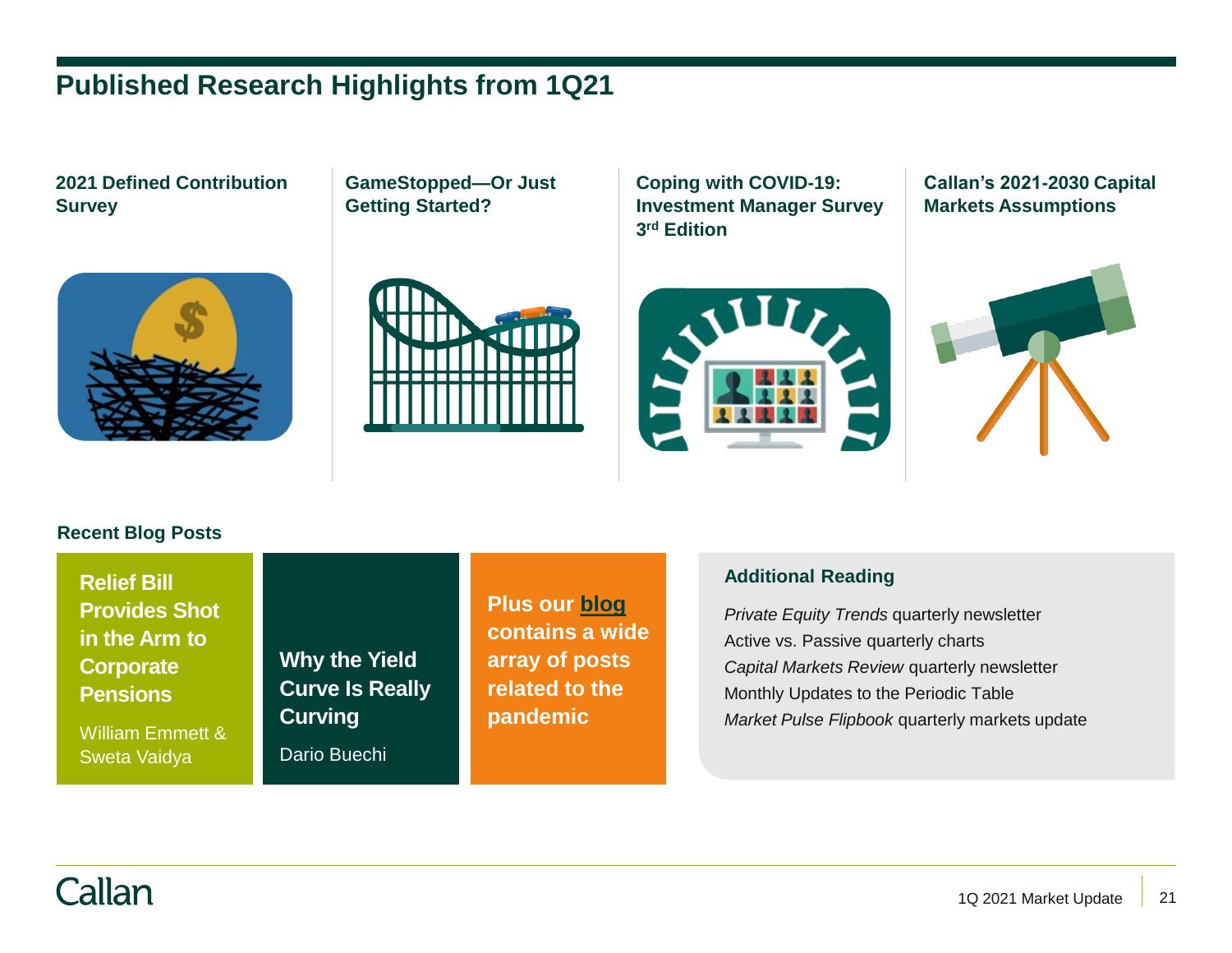# **Callan Institute Events**

Upcoming conferences, workshops, and webinars

### **2021 National Conference**

### **July 19-21, 2021**

#### **Salt Lake City, UT**

We are excited to announce our confirmed speakers and workshop topics below. We will continue to update you as we finalize our lineup for this event!

#### **Confirmed Conference Speakers:**

- Niall Ferguson
- Scott Gottlieb, M.D.

### **This year's Callan-led workshops will cover the following topics:**

- Callan's Fund Sponsor Cost of Doing Business Survey Results
- Defined Contribution: Are Managed Accounts Adding Value?
- How to Navigate Your Corporate DB Plan in This Low-Rate Era
- Real Estate Debt as an Alternative to Traditional Fixed Income in the Hunt for Yield

#### **Callan College**

#### **Learn the Fundamentals**

This course is for institutional investors, including trustees and staff members of nonprofits, and public and corporate funds. This session familiarizes fund sponsor trustees and staff with basic investment theory, terminology, and practices.

**Join our next virtual session:**

**Aug. 17, 2021 – Aug. 19, 2021** 2-3 hour sessions over 3 days

#### **Join our next LIVE session in Chicago:**

**Oct. 6, 2021 – Oct. 7, 2021** 1.5-day session held in Callan's Chicago office

### **Webinars**

**Research Café: Insurance Session May 19, 2021 – 9:30am (PT)**

**Inflation and Why Debt Matters May 25, 2021 – 9:30am (PT)**